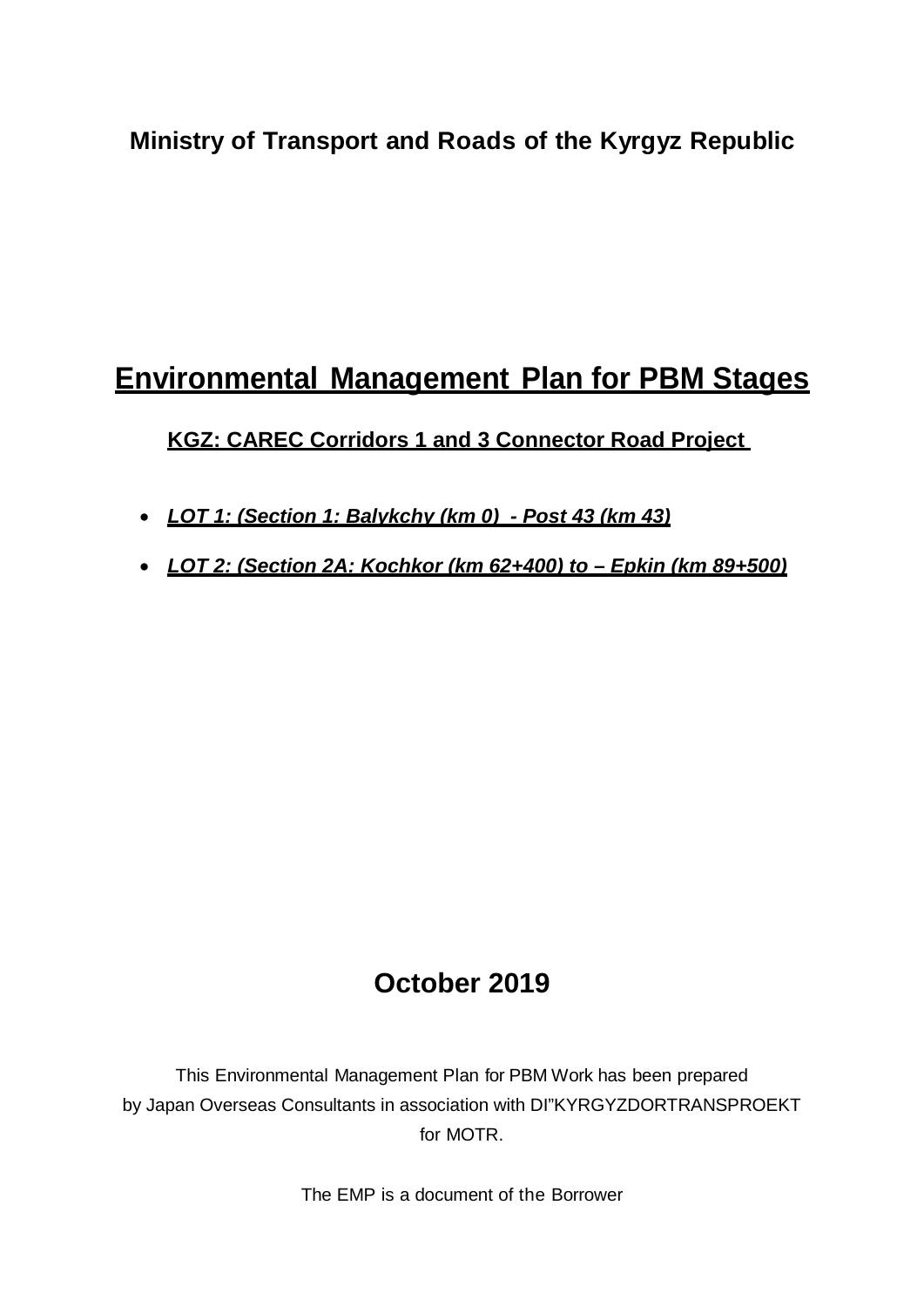#### **Project Details**

| <b>Project title:</b><br><b>CAREC Corridors 1 and 3</b><br>Connector Road Project, Phase 2<br>- Additional Financing                                                                                          | <b>Client</b><br>Ministry Transport and Roads of the Kyrgyz Republic<br>(MOTR)                                                                                                                                                                                               |
|---------------------------------------------------------------------------------------------------------------------------------------------------------------------------------------------------------------|------------------------------------------------------------------------------------------------------------------------------------------------------------------------------------------------------------------------------------------------------------------------------|
| Contacts:                                                                                                                                                                                                     | Name of contact person:<br>MOTR <sup>.</sup><br>Mr. Sanjar Asanaliev, Acting Director of Investment Projects<br>Implementation Group (IPIG)<br>Address: 42, Isanov Street Bishkek 720017, Kyrgyz Republic<br>Facsimile: +996 312 314378<br>E-mail: bishkekoshroad@infotel.kg |
| Date of contract signature:<br>8 <sup>th</sup> October 2015<br>Date of the Commencement of<br>Contract:<br>2 <sup>nd</sup> February 2016<br><b>End of the Contract Date:</b><br>31 <sup>st</sup> October 2019 | The Design Consultant's name, address, telephone & fax no.<br>Japan Overseas Consultants Co., Ltd.<br>4-41—24, Higashi-Ikebukuro, Toshimaku, Tokyo 170-0013,<br>Tel: +81-3-5956-5580<br>Fax: +81-3-5956-5592<br>E-Mail: joctokyo@joctokyo.co.jp                              |
|                                                                                                                                                                                                               | Name of Team Leader and email:<br>Mr. Howard R. Luck<br>Team Leader<br>E-mail: pdokyo@pdokyo.co.p<br>Office: +81-3-5956-5580                                                                                                                                                 |

 **i**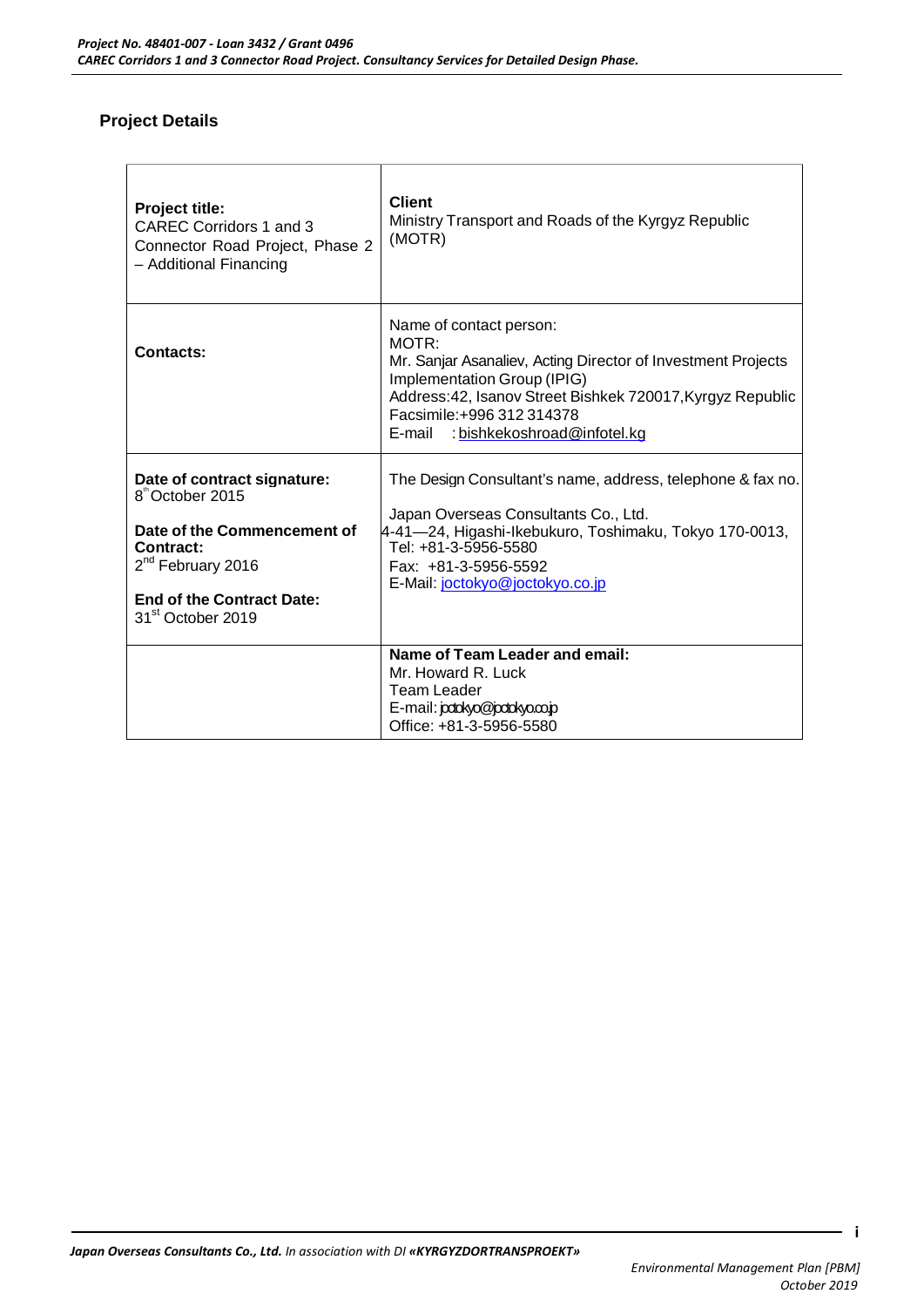## **Table of Contents**

| 1.  |  |
|-----|--|
| 2.  |  |
| 3.  |  |
| 3.1 |  |
| 3.2 |  |
| 3.3 |  |
| 3.4 |  |
| 3.5 |  |
| 4.  |  |
| 4.1 |  |
| 4.2 |  |
| 5.  |  |
| 5.1 |  |
| 5.2 |  |
| 5.3 |  |
|     |  |
| 6.  |  |

#### **List of Tables**

#### **List of Figures**

| Figure 3: Location of Archaeological Sites near Cholpon Village 8 |  |
|-------------------------------------------------------------------|--|
|                                                                   |  |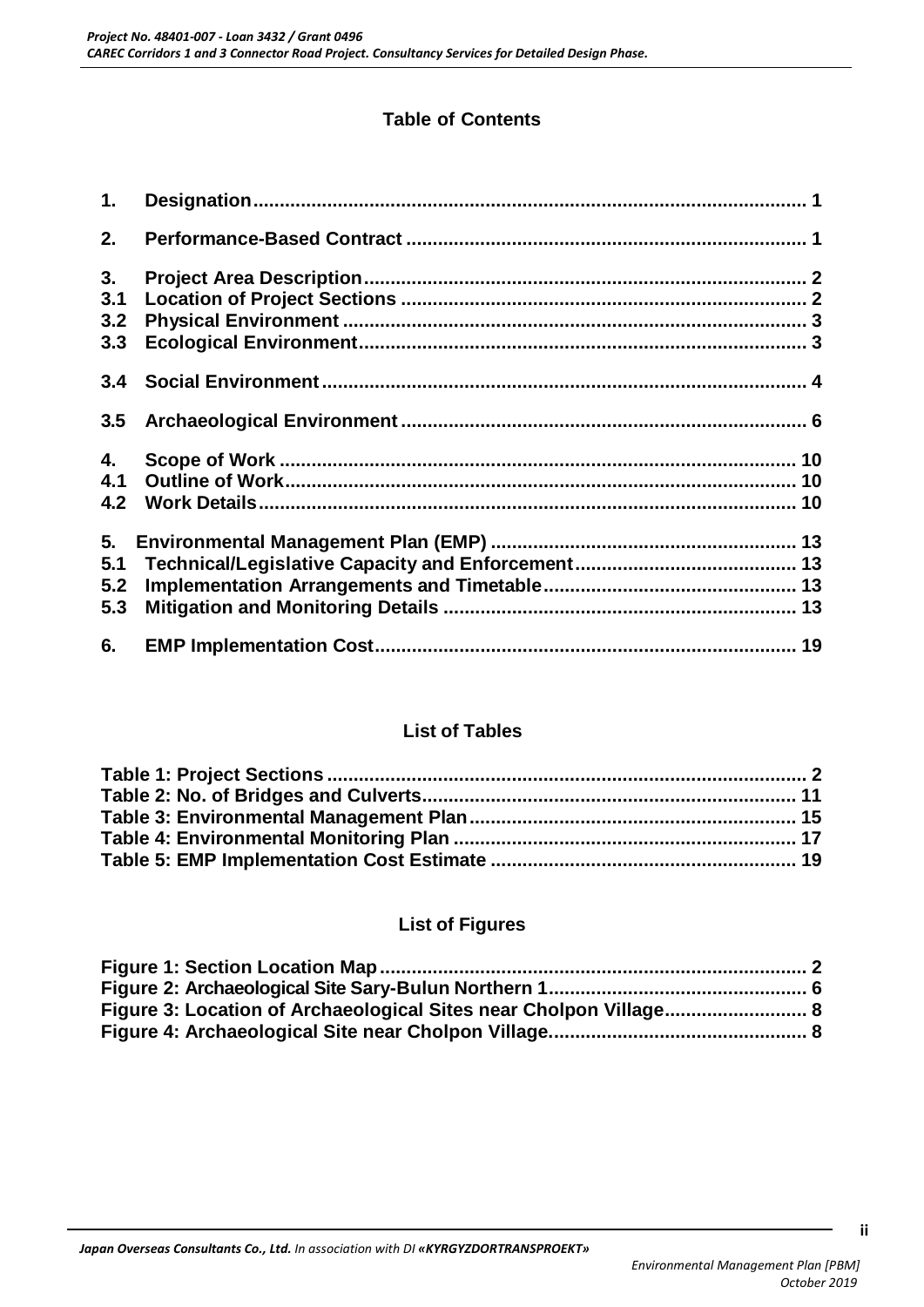#### <span id="page-3-0"></span>**1. Designation**

This report describes the Environmental Management Plan (EMP) for the period of the Performance Based Maintenance (PBM) works for Lot 1 and Lot 2 in accordance with following legislation:

- Kyrgyz environmental law No. 60 of 13/02/2015.
- ADB's SPS 2009.
- IEE Reports on Sections 1 and 2A
- Part B of the Technical specifications CAREC Corridor 1 and 3 Connector Road LOT 1 (Section 1, Balykchy – Post 43 [km +000 - km 43+000]) and LOT 2 (Section 2A, Kochkor - Epkin [km 62+400 - km 89+500])

Other draft EMPs for the periods of construction and operation were presented in the Initial Environmental Examination (IEE) which was approved by the Government of the Kyrgyz Republic and the ADB on 25th June 2018 and are not repeated in this report.

After the initial approval, JOC was requested to update the earlier IEE submission to cover also the subsequently added PBM party of the work. Because of the small-scale of impact envisaged by the Consultant due to the nature of the PMB work to be undertaken, a simplified IEE in the form of an EMP, was developed.

#### <span id="page-3-1"></span>**2. Performance-Based Contract**

The services to be provided by the Contractor include all activities both preparatory and physical that the Contractor will need to carry out in order to comply with the Service Levels and the Performance Measures indicated in the PBM Works part of the Contract or with any other requirements of the main body of the Contract.

They include management tasks and physical works associated with the following assets and infrastructure:

- (i) Pavements.
- (ii) Road shoulders (paved or unpaved).
- (iii) Signals, street lighting and road safety furniture.
- (iv) Drainage structures and surface drainage facilities.
- (v) Vegetation control.
- (vi) Bus stops.
- (vii) Road reserve area [RoW].
- (viii) Side slopes (cuts and embankments).
- (ix) Bridges and other structures (limited to routine maintenance only).
- (x) Traffic horizontal and vertical road line.
- (xi) Data collection.

The start of PBM work is scheduled for January 2022 and the overall duration is to be 5 years. Standard service levels are to be met as defined in 'Part B' of the Technical Specifications included in the Bid Document.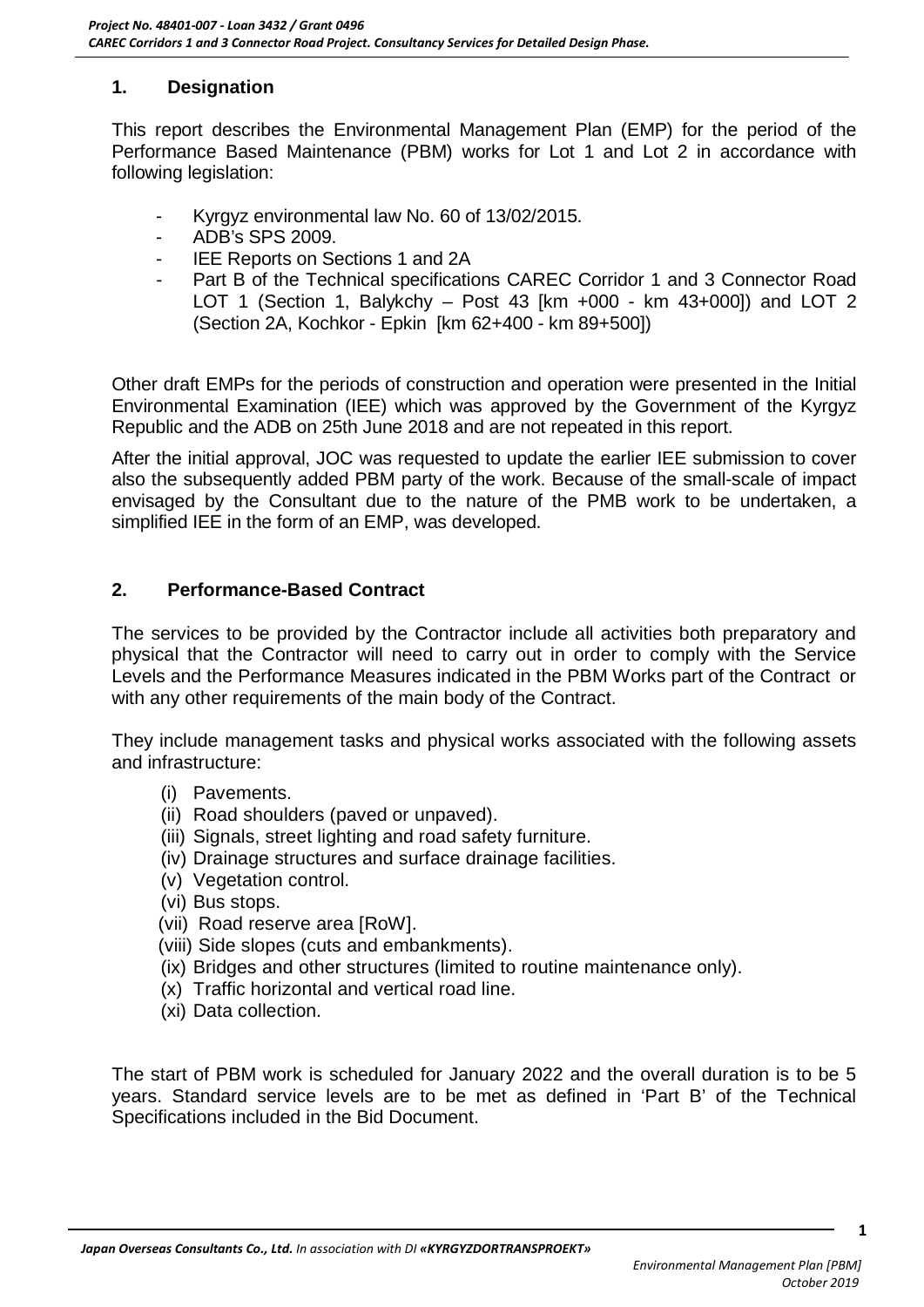## <span id="page-4-0"></span>**3. Project Area Description**

#### <span id="page-4-1"></span>*3.1 Location of Project Sections*

Project routes are summarized in **[Table 1: Project Sections](#page-4-2)**. Works Contract locations are indicated in **[Figure 1: Location of Sections](#page-4-4)**.

<span id="page-4-2"></span>

| Lot   | Limit            |              | Chainage, km | <b>ADT</b>   | Length km |  |
|-------|------------------|--------------|--------------|--------------|-----------|--|
|       |                  | <b>Start</b> | End          |              |           |  |
| Lot 1 | Balykchy-Kochkor | $0+000$      | $43+000$     | 583          | 43.0      |  |
| Lot 2 | Kochkor-Epkin    |              | 89+500       | 1,498        | 27.1      |  |
|       |                  |              |              | <b>Total</b> | 70.1      |  |



<span id="page-4-4"></span>

**Figure 1: Section Location Map**

## <span id="page-4-3"></span>**(Lot 1)**

The first Contract recently re-named as Lot 1 for bidding purposes, covers Section "Balykchy (km 0) to kilometer-post 43 (km 43)" is a 43-km long east to west stretch of highway. This Section begins at a roundabout located at the entrance to Balykchy town. There are 5 roads that converge at this point one of which is the subject Section of the project radiates in a south-westerly direction towards the community of Kochkor. Generally, this Section follows the existing alignment up to post 43 (km 43). A good stretch of this section (around 29 km) is within the Issyk-Kul oblast while around 14 km lies within the Kochkor District of Naryn Oblast.

## **(Lot 2)**

The project road Section "Kochkor (km 64) to Epkin (km 89)" is a 25-km east to west highway. This Section begins at the junction of three roads – the road that goes through the village of Kochkor, the Bishkek-Naryn-Torugart Highway serving as Kochkor Bypass and this particular Section of the Project road. Generally, this Section again follows the existing alignment up to Epkin (km 89). The entire of this section is within Naryn Oblast and it traverses only one district, namely Kochkor (Kochkor, as the capital).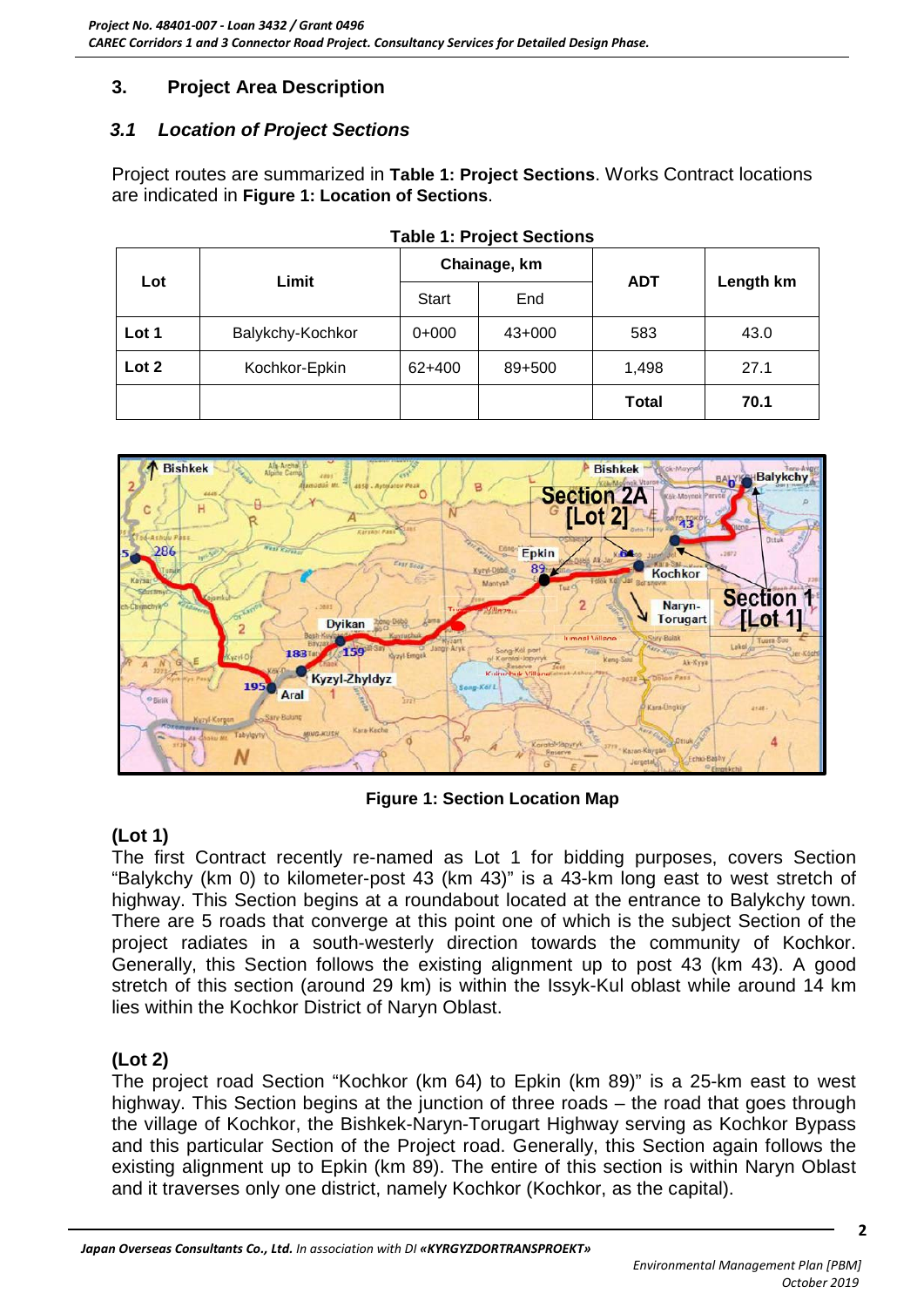## <span id="page-5-0"></span>*3.2 Physical Environment*

#### **(Lot 1)**

The road corridor is entirely contained within the mountain ranges of the Northern and Inner Tien Shan. The route passes through the mountains and plains part of the Issyk-Kul, Naryn Regions at an altitude of between 700 and 1800 m above sea level, crossing the valleys of the rivers Chu. The climate in Issyk-Kul is referred to as a local steppe climate, described as continental with cold winters and hot summers. There is little rainfall throughout the year with the average annual rainfall of 390 mm. During the summer months (June-August), the average monthly high temperatures on the shores of the lake are around 20-25°C. Due to the confinement of the Terskey Ala-Too ranges, most of the climatic conditions of the project road are that of Issyk-Kul region. As part of the baseline information, parametric measurements were taken for water quality in selected rivers, along with air quality and noise/vibration levels at sensitive receptors.

## **(Lot 2)**

The project road Section "Kochkor (km 64) to Epkin (km 89)" is a 25-km long east to west highway. This Section begins at the junction of three roads – the road that goes through the village of Kochkor, the Bishkek-Naryn-Torugart Highway serving as Kochkor Bypass and this section of the Project road. Generally, this Section follows the existing alignment up to Epkin (km 89). The entire of this section is within Naryn Oblast and it traverses only one district, namely Kochkor (Kochkor, as the capital).

The territory of Kochkor District contains vast tracts of agricultural lands devoted to farming and animal stock-raising. Kochkor valley is limited to in the north by the Kyzart Pass from the south Karagatty Kyzart Mountain Ridges. The mountain area has highly broken relief with high slopes. The difference of elevations in the valley varies from 1,700 to 2,400 meters, the mountain areas from 2400 to 4502 m. The terrain is characterized as undulating and mountainous and covered with grasses suitable for grazing.

#### <span id="page-5-1"></span>*3.3 Ecological Environment*

#### **(Lot 1)**

The general characteristics of the areas are according to geo-botanical zones in Tong district - deserted steppe with fragments of forests and spruce forests remaining. The flora of the Issyk-Kul Biosphere Reserve comprises around 1,500 species of plants within which there are some 30 species of very important wild medicinal plants. It has diverse and interesting fauna, with numerous endangered species finding refuge in its many unpopulated areas. As observed, the lake's western and eastern shores serve as a wintering place for waterfowl. It was estimated that the number of waterfowl and near water-living birds is around 67,000 from 29 different species. The mammals in the lake were known to be consisting of six orders and 34 species (including insectivores, chiropters, rodents, carnivore, lagomorphs and artiodactyls). Most of the rural population along the project road depends on subsistence agriculture and livestock. As a rural and countryside setting, agriculture is noted to be the main industry with the main crops as cereal crops and potatoes.

The considered sensitive receptors in close vicinity to the project road are Balykchy (km 00+000), start of the road section and with considerable number of people around; and Tash-Saray (km 11 + 000) Residential areas near the road. The project road, and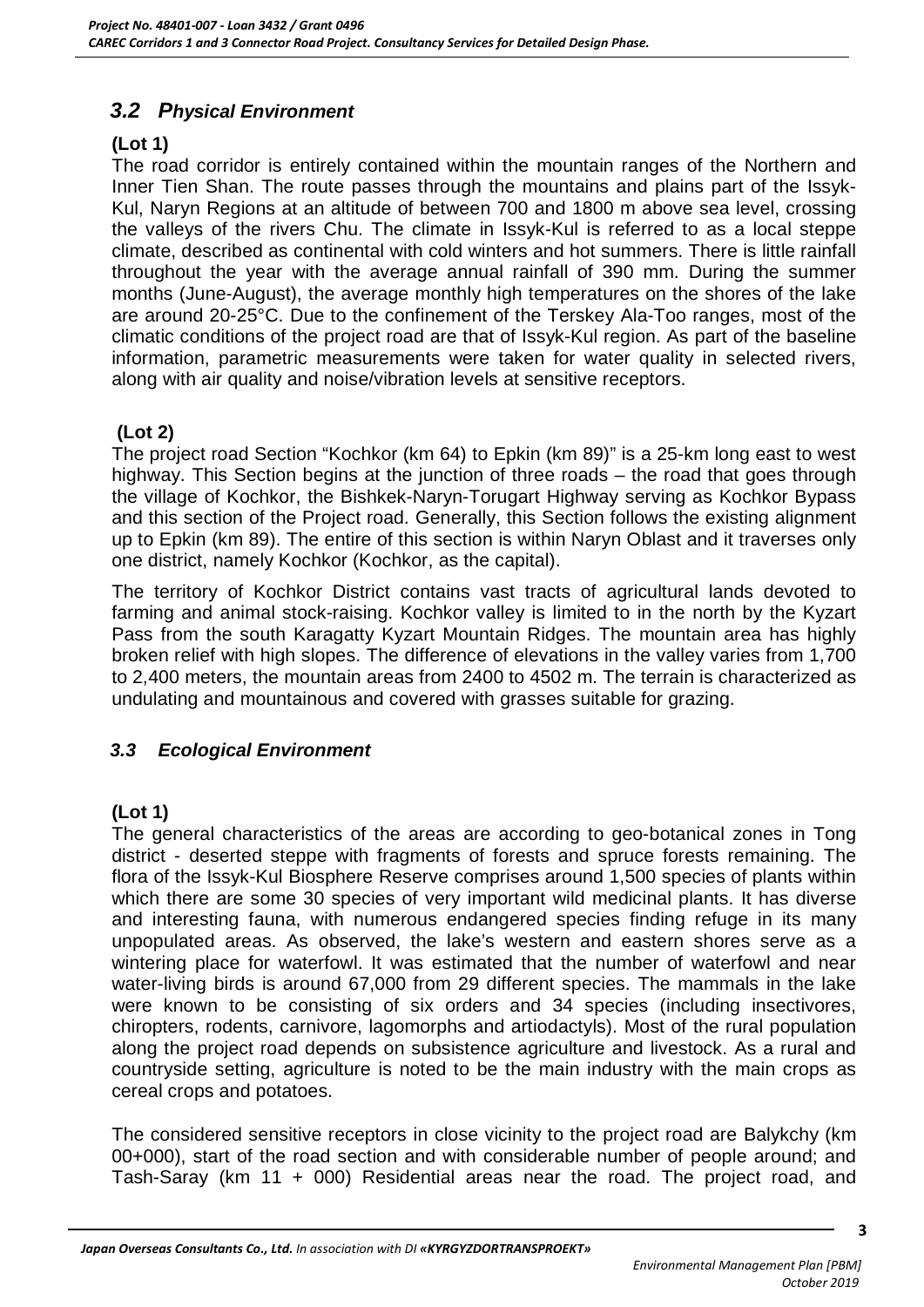likewise this road section partly passes the Issyk-Kul Biosphere Reserve with four (4) Zones as:

- (i) Core Zone;
- (ii) Buffer Zone;
- (iii) Transitional Zone; and
- (iv) Rehabilitation Zone.

As per Regulation Biosphere Territory "Issyk-Kul", start of the road reconstruction of the Balykchy (00+000km) and highways are part of the Rehabilitation Zone.

#### **(Lot 2)**

Naryn oblast is considered rich in flora and fauna. Some of the species that thrive there are relict Tien Shan blue spruce, herbs: buckthorn, ephedra, zverovoy, yarrow, valerian, wild rose and manyo thers. There are reserves: Naryn and Karatal-Zhapyryk reserves, hunting reserves: Kochkor, At-Bashy, Ugut etc. Territory of the Kochkor - Epkin section refers to arable irrigated land on the site of steppes and deserts. According to geobotanical subdivision, the territory refers to Inner Tien Shan province.

Range of vegetation types are; Desert thorn cushion plant, sod-grass steppes, tall grass meadow, cryophilic cushion plant, swamps, spruce forests, leafy summer green forests, deciduous shrubs and juniper stands. Dominant vegetation is: Sympegmaregeli, Silver willow (Salix acutifolia), Sea buckthorn (Hippophaerhamnoides), Geranium regelii, Geranium himalayense, Kalidiumcuspidatum, Reaumuriasoongorica, Acantholimonalatavicum, Artemisia tianschanica, Stipacaucasica, Festucasulcate, Phlomisoreophila, Carexstenocarpa, Iris halophila Pall (Iris sogdiana Bunge). Out of

medicinal plants, there grow Begger's rose, loose rose, Ural licorice.

Representative fauna species of the given territory are:

- (i) Reptiles: desert lidless skink, lizard, arrow-snake, copperhead;
- (ii) Birds: little owl, mongolian plover, short-toed lark, tawny pipit, common chats, black redstart, rocky nuthatch, desert mongolian finch, roodyshelduck (in reservoirs), bearded partridge, chukar partridge (in open habitats), turtle dove, black-bellied sandgrouse flies;
- (iii) Animals: great horseshoe bat, sharp-eared owl-moth, tolai hare, sand eel, steppe polecat, stone marten, gray marmot, muskrat (in reservoirs).

## <span id="page-6-0"></span>**3.4 Social Environment**

#### **(Lot 1)**

By the 2009 census, Issyk-Kul Oblast had a population of 425,116 people with more than 2/3 of the total population residing in rural areas. The capital of the oblast is Karakol.

Within the oblast there are six colleges and lyceums with some 2,580 students and 295 teachers. Higher education consists of six universities, with the largest being in Karakol. Humanitarian education prevails over technical education. The districts in Issyk-Kul (and the respective capitals) are as follows: Ak-Suu District (Karakol); Jeti-Oguz District (Kyzyl-Suu); Tong District (Bokonbaev); Tup District (Tyup); and Issyk Kul District (Cholpon-Ata).

Ton region was formed in 1936 and is located on the southwestern part of the Issyk-Kul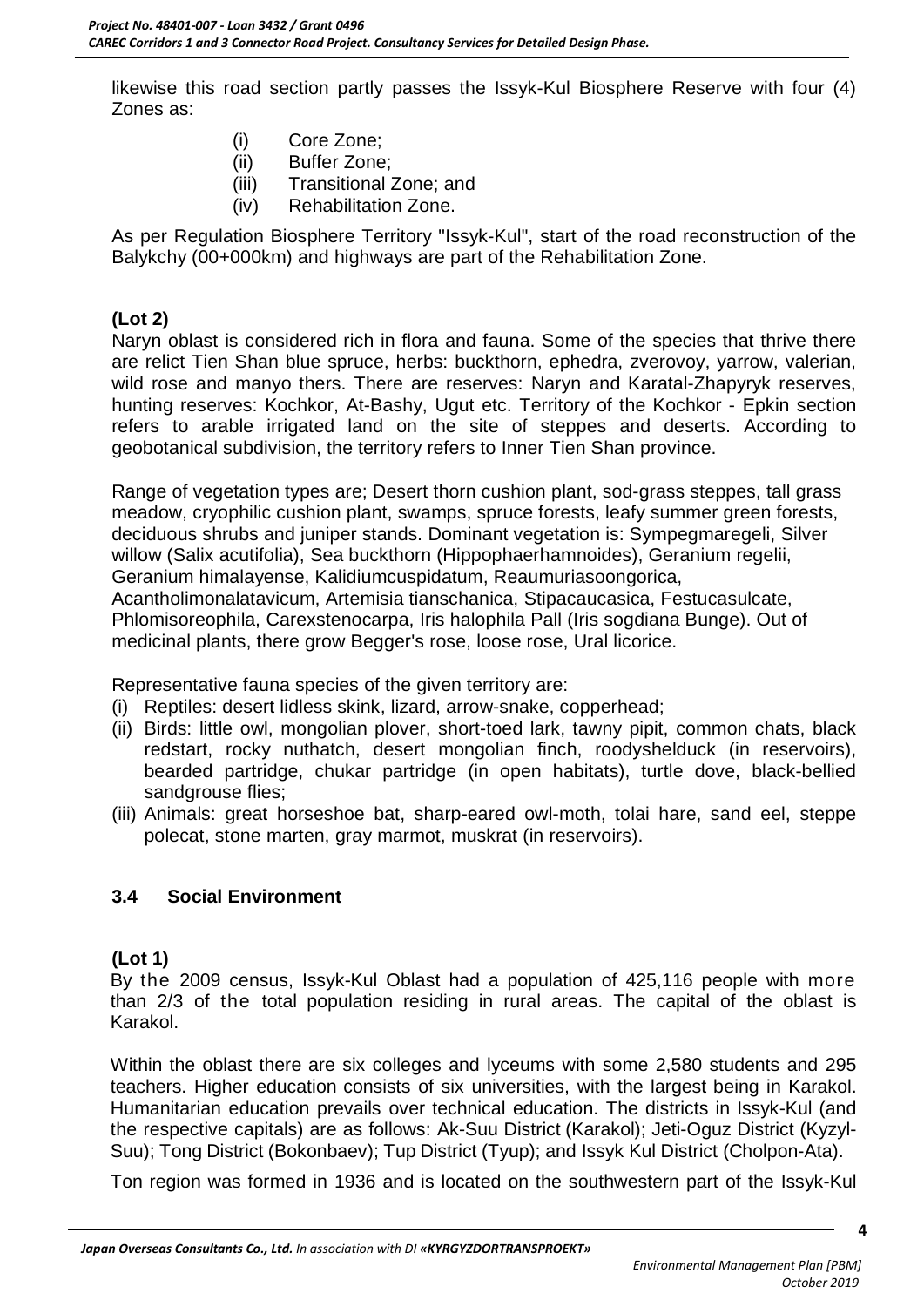hollow. The region's territory is about 7,230 km2, the region borders on Zheti-Oghuz region on the east, on the south-west - on Naryn oblast, on the north-west - on Chu oblast.

In administrative terms the region is divided into 9 village authorities: Ak-Terek (6 settlements), Kel-Tor (3 settlements), Kok-Moinok (3 settlements), Bolot Mambetovskiy (4 settlements), Kun-Chygysh (2 settlements ), Ton (3 settlements), Tort-Kul (3 settlements), Ulakol (5 settlements), and Kadzhi-Sai (a settlement). In territorial terms, the region includes Balyckchy Town of oblast significance (of 19 km2 area), which includes Balyckchy Town and Orto-Tokoy urban-type settlement. According to data of the National Statistical Committee of the Kyrgyz Republic, the total number of the residential population of the region was 50,800 people as of January 1, 2014. Balyckchy in of the oblast's has an area of 38.0 km2 with residential population of 45,100people (Balychkhy Town – 44,600 people, Orto-Tokoy urban-type settlement with 500 people).

The average population density of the region is 7.8 persons per 1 km2. The administrative center of the region is Bokonbaevo village with a residential population of 10,648 people (according to 2009 census results). The number of households in the region is 10,986.

The region's territory is located between the southern bank of the Issyk-Kul Lake and Teskei Ala-Too range and has natural exit to the west from the hollow through Boom ravine. The range's piedmont is composed of Meso-Cainozoic deposits which is severely dissected by gorges and river valleys. Coastal zone of the lake is covered by lakeside flat lands, river fans; it is sometimes interrupted by giving place to piedmont ridges. Szyrts stretch to the south from the Teskei Ala- Too range. Balykchy-Karakol and Bishkek - Torugart highways pass through the region's territory.

Settlements are located at: Balykchy (km 00+000), the start of the road section and with a considerable number of people around (industrial zone, 3-4 km). Tash-Saray (km 11 + 000) – Residential areas near the road (nearest house from the ROW 10-11 m). No resettlement issue is caused by the road rehabilitation and road maintenance during work in the PBM stages should be of low impact.

#### **(Lot 2)**

Naryn Oblast is situated in the southeast of Kyrgyzstan and is bordered in the east by the Issyk-Kul, in the north - Chui, in the west - Jalal-Abad and Osh provinces in the south with China. The region consists of 5 districts (Ak-Talaa, At-Bashy, Jumgal, Kochkor Naryn). Naryn City is the administrative center of the region and the largest city in the Inner Tien Shan area. Its total land area is 45,200 square kilometres, accounting for 25% of the territory of Kyrgyzstan, and with 249,100 people, which is 5.2% of the country's population.

The Oblast's main imports include industrial chemicals, metals and machinery, while the exports are comprised of livestock, livestock products including hides, minerals, textiles and textile products. The main livelihood in Naryn Oblast is engaging in animal husbandry or agriculture. Private farms cover less than 5% of the utilized land area of the Oblast, with significant overgrazing in many places as distant pastures are not accessible due to poor road networks.

The Section - "Kochkor (km 64) to Epkin (km 89)" - of the project road passes through the several villages in Kochkor Rayon. Basic social infrastructure is available in these villages, such as drinking water, and electricity. For heating, local people use coal and firewood. All of the villages have schools, with kindergartens in the larger villages.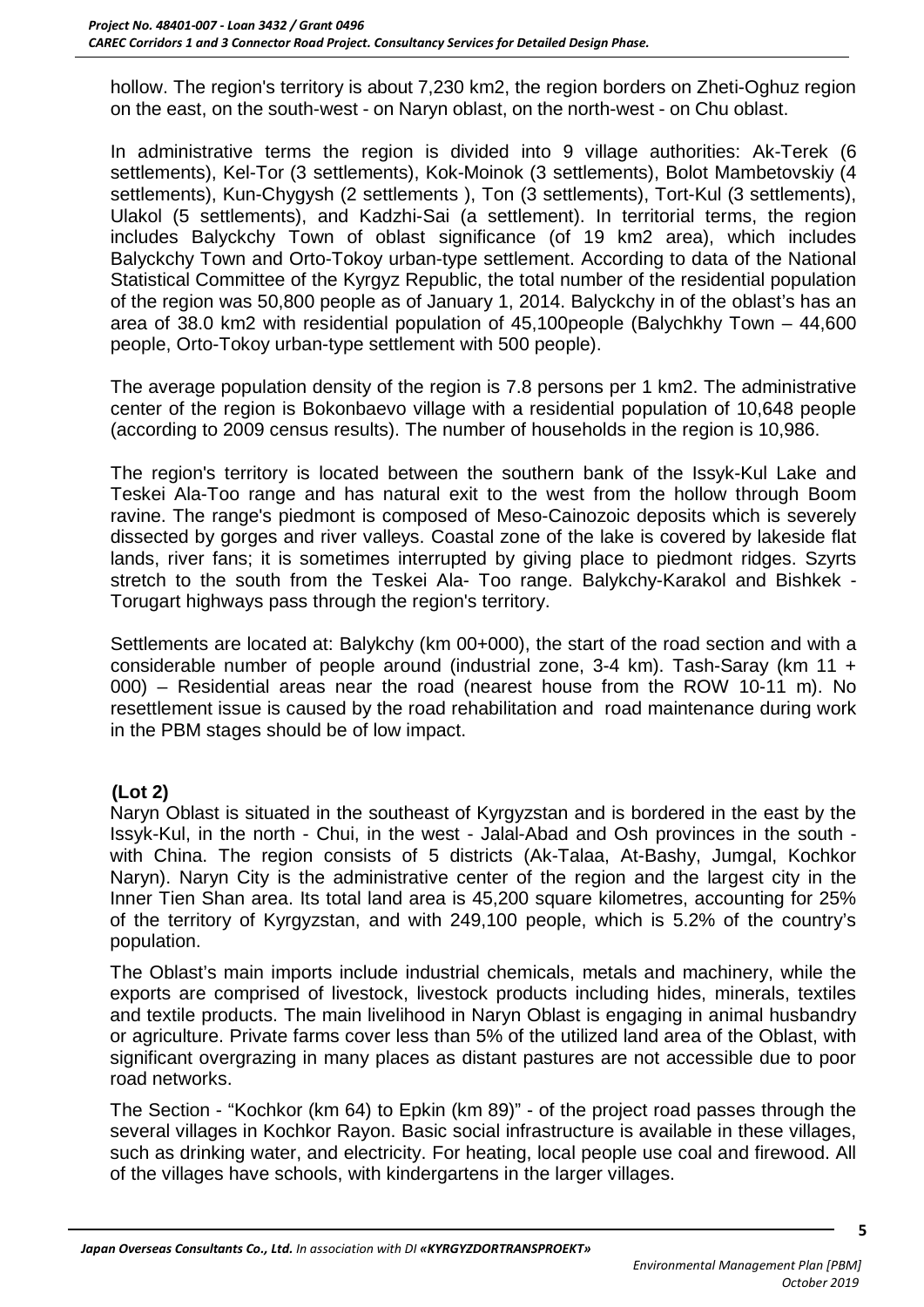Village medical facilities are found in every village and in rayon centers there are hospitals. Transport infrastructure consist of the main road with an asphalt surface (cold asphalt) and dirt roads. The bulk of the population is engaged in agricultural activities and the rearing of livestock. The main products are wheat, potatoes, barley, meat, milk, wool and eggs.

#### <span id="page-8-0"></span>**3.5 Archaeological Environment**

In accordance with the Law of the Kyrgyz Republic relating to historical cultural heritage, in the event of cultural monuments being found, all construction works in the area must stop and the findings reported to the local executive authorities or other competent organization (e.g. the Institute of History and Cultural Heritage, the National Academy of Sciences; Department of History, Kyrgyz National University after Balasagyn), MoCIT KR.

#### **(Lot 1)**

Within the section the known significant archaeological resources consist of the following:

- 1) Sary-Bulun Northern 1 (Figure 2) and 2- around 8 km from Balykchy in the direction of Kochkor, (RHS) 35 m to the north-west from the road. Roughly in a square, with sides of 40 metres. The maximum height of the surviving walls reach about1.5 metres. This is the ruin of roadside inn discovered in 1971-1973 by Vinnik D.F.
- 2) Graves and a cemetery of ethnographic time (18th-19th centuries), a medieval settlement bronze-age village in the Tash-Saray locality was recorded in Section 1 at 10,800 metres from the beginning of the road. The sites are located on the east side of the existing road. The earlier graves have since been overgrown by more modern cemeteries. The graves are located about 40 metres from the existing road.



**Figure 2: Archaeological Site Sary-Bulun Northern 1**

- <span id="page-8-1"></span>3) Archaeological complex Orto-Tokoy 1, about 33,000 - 34,000 metres from the beginning of the road. The complex consists of 4 villages dating from the Bronze Age (I-II millennium BC) having a complex structure, the burial ground of the Saks (VIII-III centuries BC), burial mounds located 75 m away from road in the minimum
- 4) The burial ground of Orto-Tokoy 2, located at 34,800 34,900 metres from the beginning of the road and from the south side of the road away about 30m. Consists of 6 barrows of round shape with a diameter of up to 7 metres and a stone-earth embankment with a height of 0.5 metres. Located 30 metres from the existing road but appears to have been disturbed during the laying of a fiber-optic cable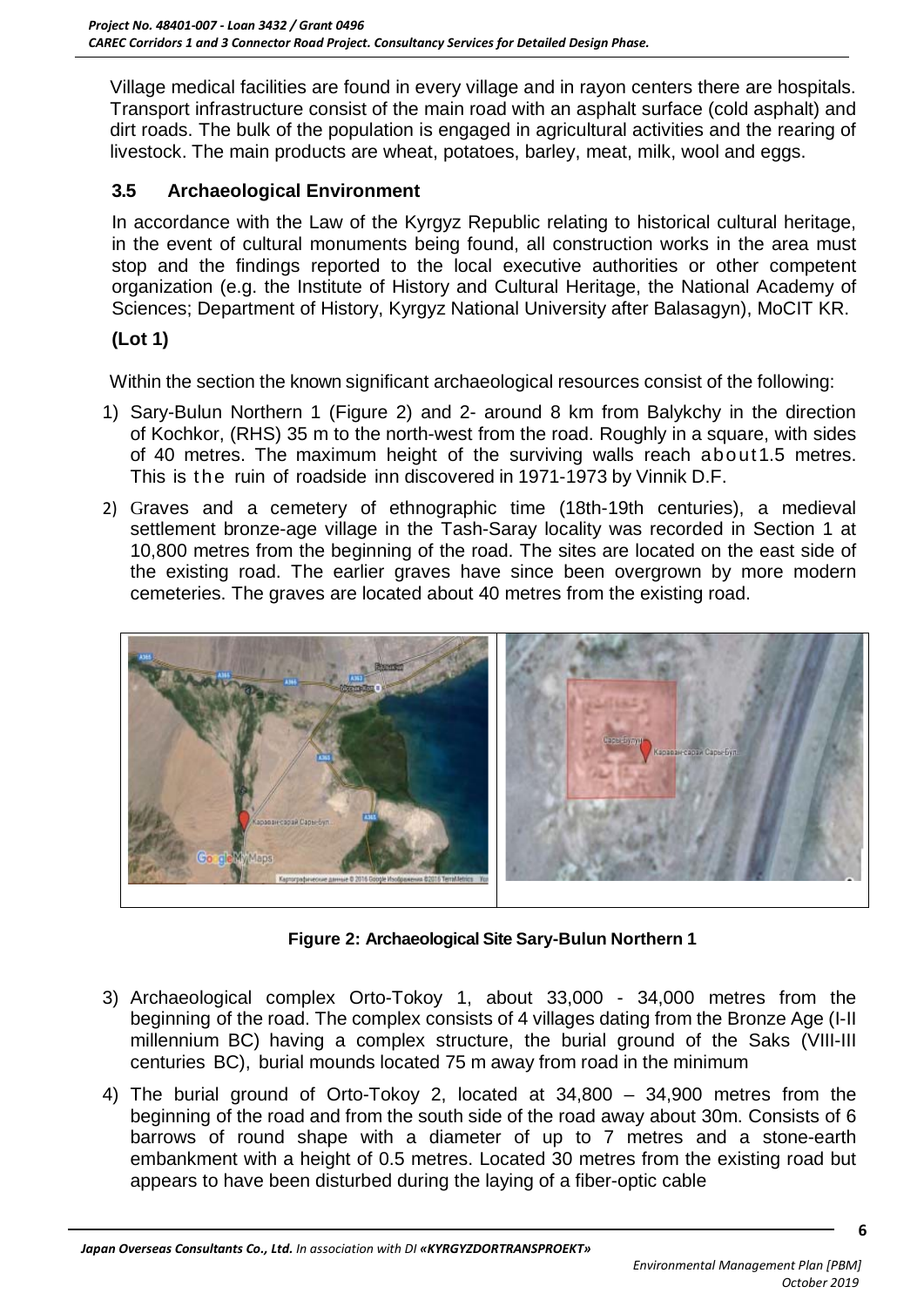- 5) The burial ground of Orto-Tokoy 3, located 35,500 36,400 metres from the beginning of the road and on the south side of the road. Consists of 29 barrows of rounded size with diameters of from 5 to 10 metres. There are rock and earth mounds of up to 0.5 metres in height. Located 60 metres from road
- 6) The burial ground of Ortho-Tokoy 4, located between 39,100 39,450 metres from the beginning of the road. On the south side of the road the site contains five mounds of round shape with a diameter of up to 7 metres. Rock and earth mounds are up to 0.5 metres in height are present at a distance of about 120-180 metres form the road.
- 7) Further investigations are being planned (July 2019) and other sites of importance may be discovered.

#### **(Lot 2)**

There are several objects of cultural and historical significance in the project area.

- 1) One notable item though is the presence of burial sites and cemeteries along the roadsides. It is important that the road design and consequently the construction will ensure that impacts will be avoided or at least minimized.
- 2) In March 2016 and April 2018, archaeological investigations were performed by a local archaeologist at historical and cultural heritage sites and objects recovered from the vicinity of the project within the territories of Ton district of Issyk-Kul, and Kochkor and Jumgal district of Naryn oblast, Jaiyl district of Chui oblast. Work was done in accordance with the strict technical requirements and norms used for archaeological investigations.
- 3) Within the section, the known significant archaeological resources consist of
	- (i) Eight (8) objects noted to be stone-earth mounds of the early nomadic times made up of mainly of small size gravel aggregates with a height from 0.2 to 0.7 metres and a diameter of 4 to 11 metres. These artifacts are located about 80-100 metres south side of the road south-west of the village of Cholpon (or LHS from the road) in Kochkor district (coordinates 42.18314 E75.45456 of N) between arable agricultural lands (see Photos below). Due to its distance from the road, the site should not be directly affected by construction activities. However, the Contractors should be informed of its presence and be in instructed to avoid any disturbance to this area as shown in Figures 3 and 4.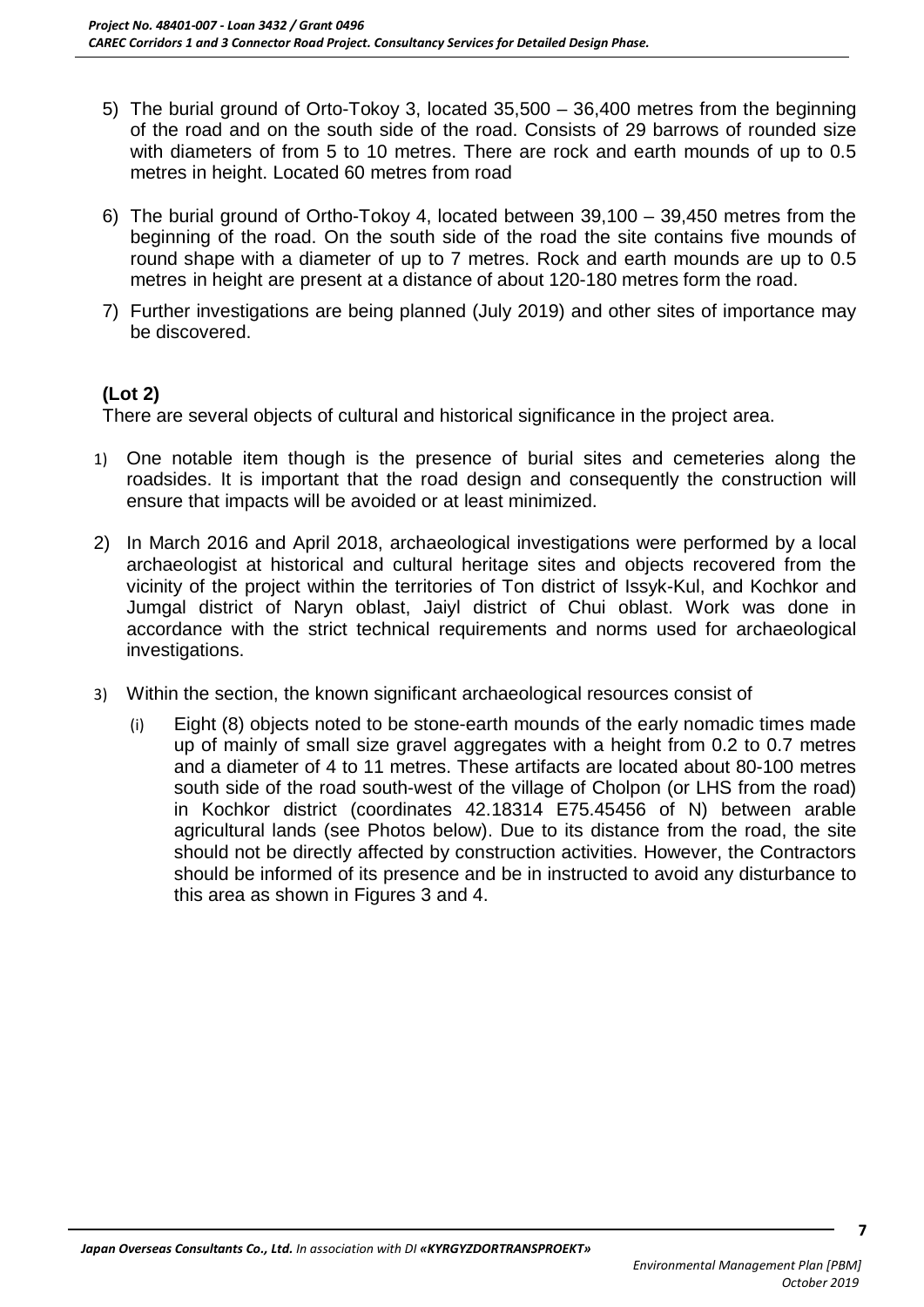

**Figure 3: Location of Archaeological Sites near Cholpon Village**

<span id="page-10-0"></span>

**Figure 4: Archaeological Site near Cholpon Village***.*

- <span id="page-10-1"></span>(ii) Burial ground Chekildek 1, consisting of more than 10 large and small mounds, apparently related to the Saks time (VIII-III centuries BC) (Fig. 10). On the stretch of road 74,900 – 75,250 metres from the south-west side of the road at 115 metres.
- (iii) Burial mound Chekildek 2 is completely located to the north side of the road and consists of 22 large round mounds with stone-soil fill. The height of the embankment is about 0.20-0.30 cm, diameter 5-7 metres. One of the mounds is located 48 metres from the road about km 75-76.
- (iv) Burial mound Chekildek 3 also dates from the Saks time (VIII-III BC), refers to the royal type and has 3 large mounds. The diameter of the mounds is 10-12 metres; the height is up to 1.5 metres. Located north of the road at a distance of about 100 metres
- (v) Burial mound Chekildek 4 on the south side of the road consists of 28 mounds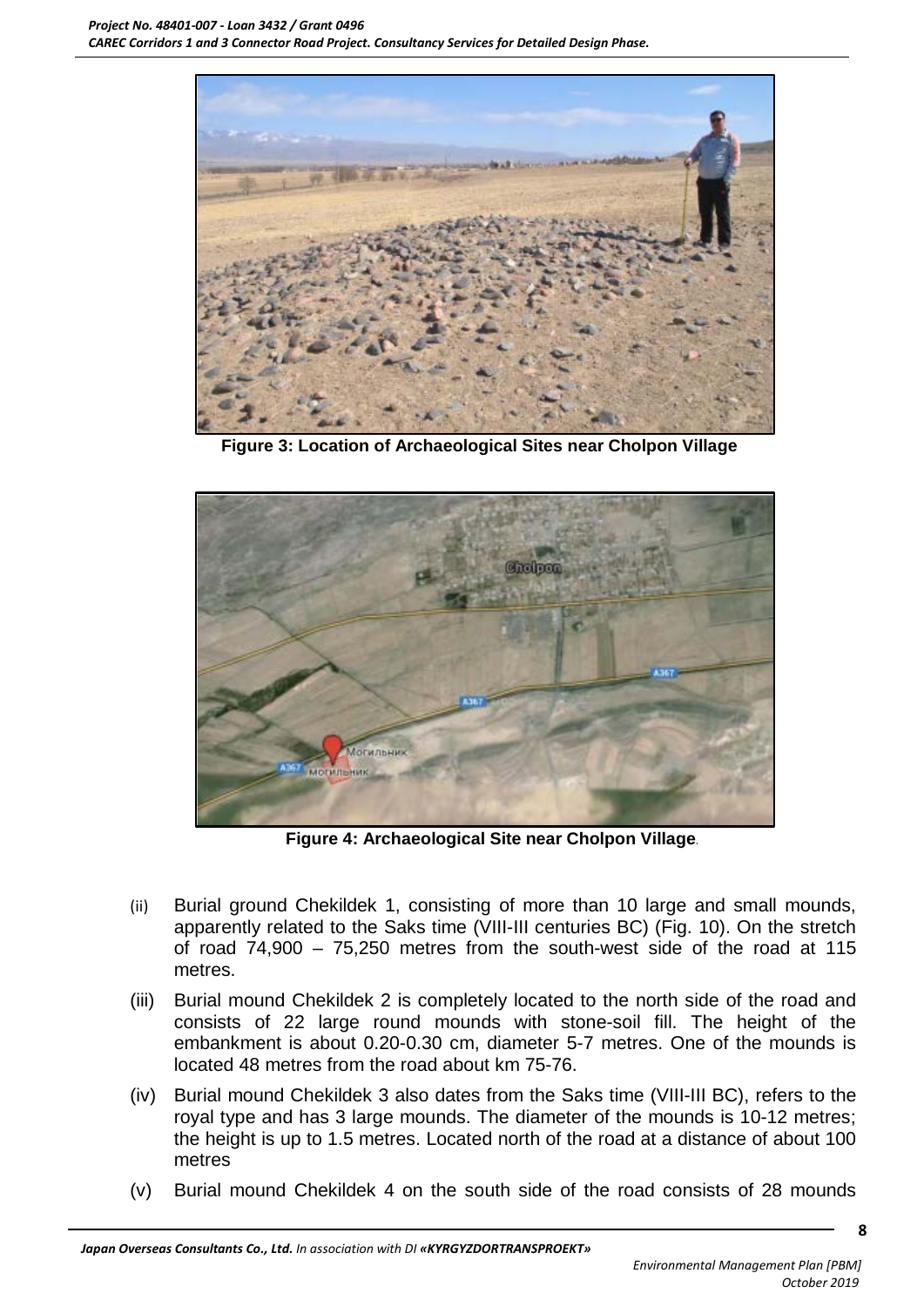lying in a chain from west to east. All the mounds are located further than 50 metres south of the road

- (vi) Five burial mounds of the Saks burial ground of the royal type Buguchu 1 are located along the road. Distance to the road is 15m in the minimum at section of the road at 77,930 – 79,300 metres near the village of Buguchu.
- (vii) Burial mound Cholpon at about km 81.5
- (viii) Cholpon 2 burial ground at 83,000 83,600 metres 240 m to the west of the modern cemetery.

It shall be noted here that additional survey for archaeology is being implemented (August 2019) and further number of monuments will be revealed afterwards.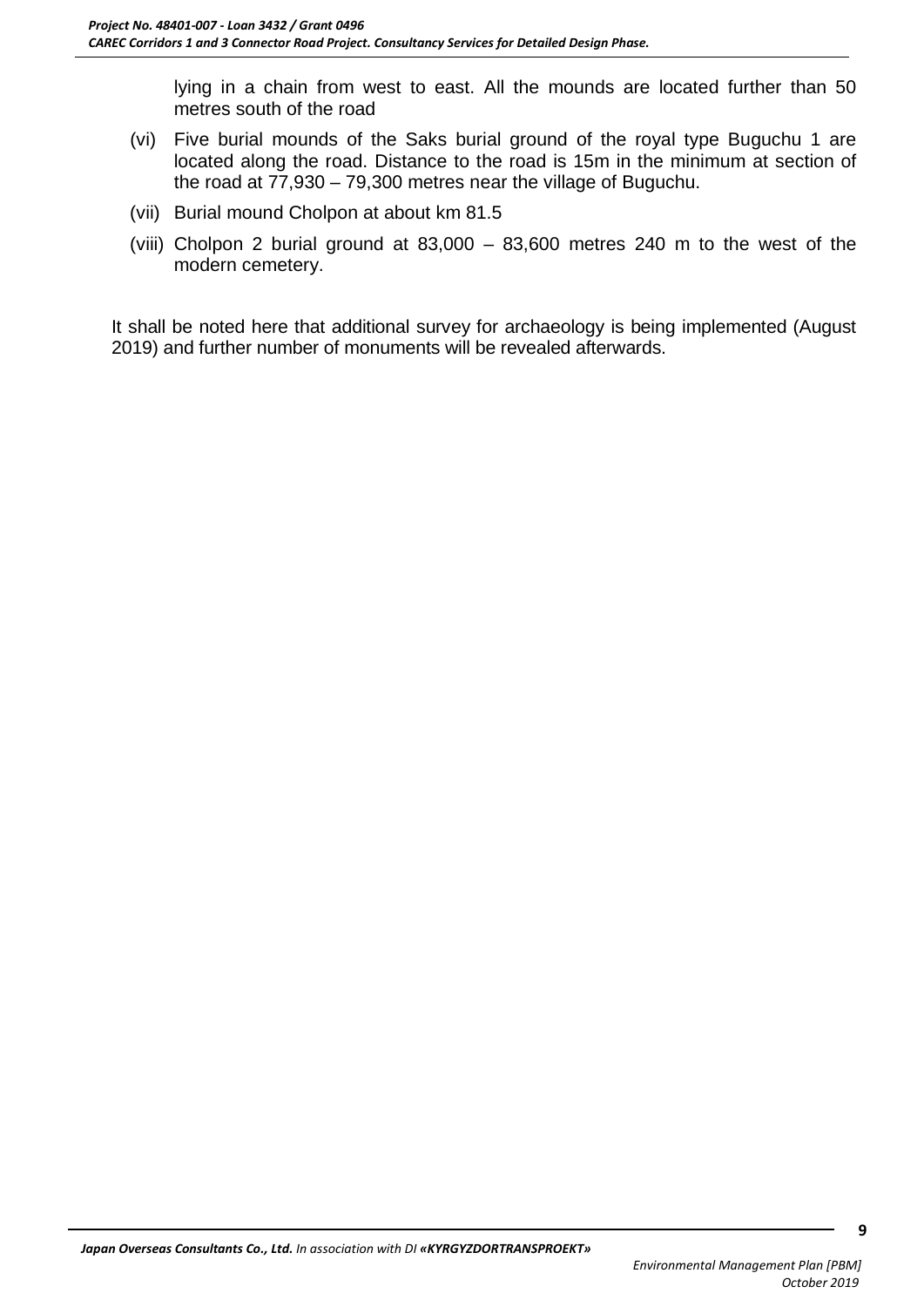### <span id="page-12-0"></span>**4. Scope of Work**

#### <span id="page-12-1"></span>*4.1 Outline of Work*

The road is presently maintained by the MOTR's maintenance unit in charge of that road section. This work will continue without appreciable changes, except for the improvement in regularity and quality of maintenance.

The scope of PBC work is to maintain the road over 5 years, with implementation of the required routine and periodic maintenance works, unchanged from the past. The level of service that the road has to provide during the contract period is defined in the contract in terms of quality of the carriageway (cleanness of the carriageway, number of potholes, cracks, rutting) and road assets (presence of road marking and signalization, etc.). The quality of the maintenance activity will be monitored by the Construction Supervision Consultant (CSC), with monthly payments tied to the quality of the maintenance as defined during the monthly inspections.

During the five years, the physical maintenance works on the whole section will be:

- Repair of potholes, cracks, surface rutting, raveling, edge drops/adjustment of height differences
- Cleaning of road surface Bus Stops and Reserved Area (Row Area)
- Cleaning of ditches and drainage structures
- Small Repairs to Bridges, Culverts, Retaining wall and Guardrails
- Slope Stabilization (Cuts and Embankments) Removal of Loose Materials
- Vegetation control
- Cleaning of Road Surface, Bus Stops and Reserved Area (Row Area)
- Removal of snow and ice on the surface of carriage way
- Maintenance of traffic signs, road marking and street lighting.

All of these activities are currently carried out by the territorial subdivisions of the Ministry of Transport through the traditional maintenance arrangement but will be contracted to a private contractor for the three years.

#### <span id="page-12-2"></span>*4.2 Work Details*

For above maintenance activities the following are defined in more detail.

• **Repair of potholes, cracks, surface rutting, raveling, edge drops/ adjustment of height differences**

The lengths of road are 43.0 km for Lot 1 and 27.1 km for Lot 2. Road surface will be degraded due to the passing of traffic vehicles, among all, at the junctions, ramps and slope climbing where excess tire pressures be applied on. As the results, the surface of pavements is partially/totally damaged and base course/subbase material be hacked out or subside making potholes, rutting, raveling or any other forms of height differences of road surfaces. Maintenance works shall be done to adjust such height differences of surface by:

- 1. To scarify degraded portion and dump scarified material at proper disposal area
- 2. To backfill with base material (gravels), adjusting the height to be laid
- 3. Spray bitumen over gravel and compact to requires density
- 4. After curing, inspection be made to check if the achieved quality is within required standard.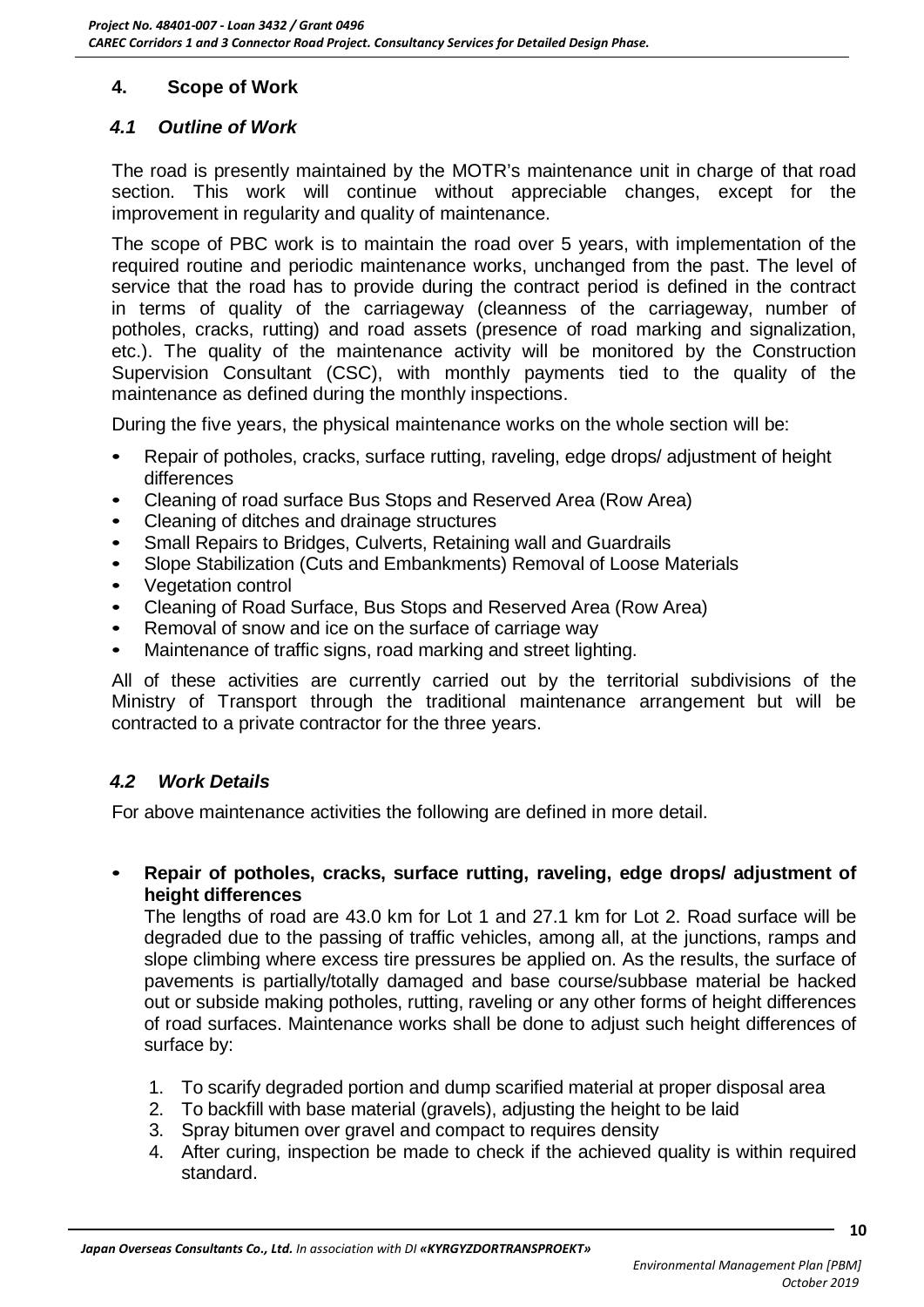For the above works, traffic control shall be made during work and curing period after completion. Workers are prohibited to unnecessarily move out of ROW, or archaeology sites appointed.

#### • **Cleaning of road surface Bus Stops and Reserved Area (Row Area)**

Road surface including bus stop will be littered by windblown dust, sprayed sand for icing prevention remained in spring, garbage etc. RoW area out of road shall be watched so that no illegal land occupation be occurred or garbage be dumped.

#### • **Cleaning of ditches and drainage structures**

To promote the surface drainage of rainwater out of the road, side drains be dug along the road where existing ground is higher than the road surface and runoff water is not flow out. There are 8 km length of side drain in left side of carriageway while it is 4km in right side. The depth is 1m. The shape is "V" shape and depth is 1m from the top of road surface.

#### • **Small Repairs to Bridges, Culverts, Retaining Wall and Guardrails**

Bridges are of concrete slab. The culverts are reinforced concrete pipes with diameter of 1m crossing carriageway below ground surface and are concrete box culverts of 1m square for ramps and sidewalks, No. of bridges and culverts for Lot 1 and 2 is indicated below.

<span id="page-13-0"></span>

|       | No. of<br><b>Bridges</b> | No. of<br><b>Culverts</b> | Remark                                   |  |  |
|-------|--------------------------|---------------------------|------------------------------------------|--|--|
| Lot 1 |                          | 69                        | <b>Rehabilitation and reconstruction</b> |  |  |
| Lot 2 |                          | 52                        | <b>Rehabilitation</b>                    |  |  |

**Table 2: No. of Bridges and Culverts**

Those structures have no flow during the summer season where repairs can be made without affecting the seasonal flows. Small concrete repair works may be needed at the outlets (in case of scour) or inside the pipes (at the joints between culvert sections). Repairs are expected to take up small volumes of materials for each structure, mixed by hand on in a small concrete mixer, and placed and finished manually. Works consist in removal of dirt and debris and eventually grading to ensure a smooth water flow. Without this maintenance the culverts will likely clog leading to flooding, road overtopping, erosion and potentially traffic delays. Therefore, this activity has a net positive impact.

#### • **Slope Stabilization (Cuts and Embankments) Removal of Loose Materials**

In Lot 1, the area is mostly flat except km12, 13, 14 and 20 where 20m high cut slope will be made in the maximum. Other area than these, embankment will be made with a maximum height of 4m above the toe of the slope will be filled with vertical to horizontal is 1 to 1.5. In Lot 2, this area is also so flat. There will be cut slopes 100m to 200m long with maximum height of 6m at km71, 81 and 89. Other area is filling area with maximum fill thickness is less than 4m where embankment of slope will be formed with height difference of 5m in the maximum.

Cut slope is of mostly weathered rock and the potential of failure is low except falling of unstable small gravel. These shall be removed out of the road. Earth embankment is also very stable due to the excellent filling material available at the site. The only concern is washing away or gulley erosion of slope surface by run-off water from road or rainwater on the slope. Such small valley on the slope surface, eroded in wet season,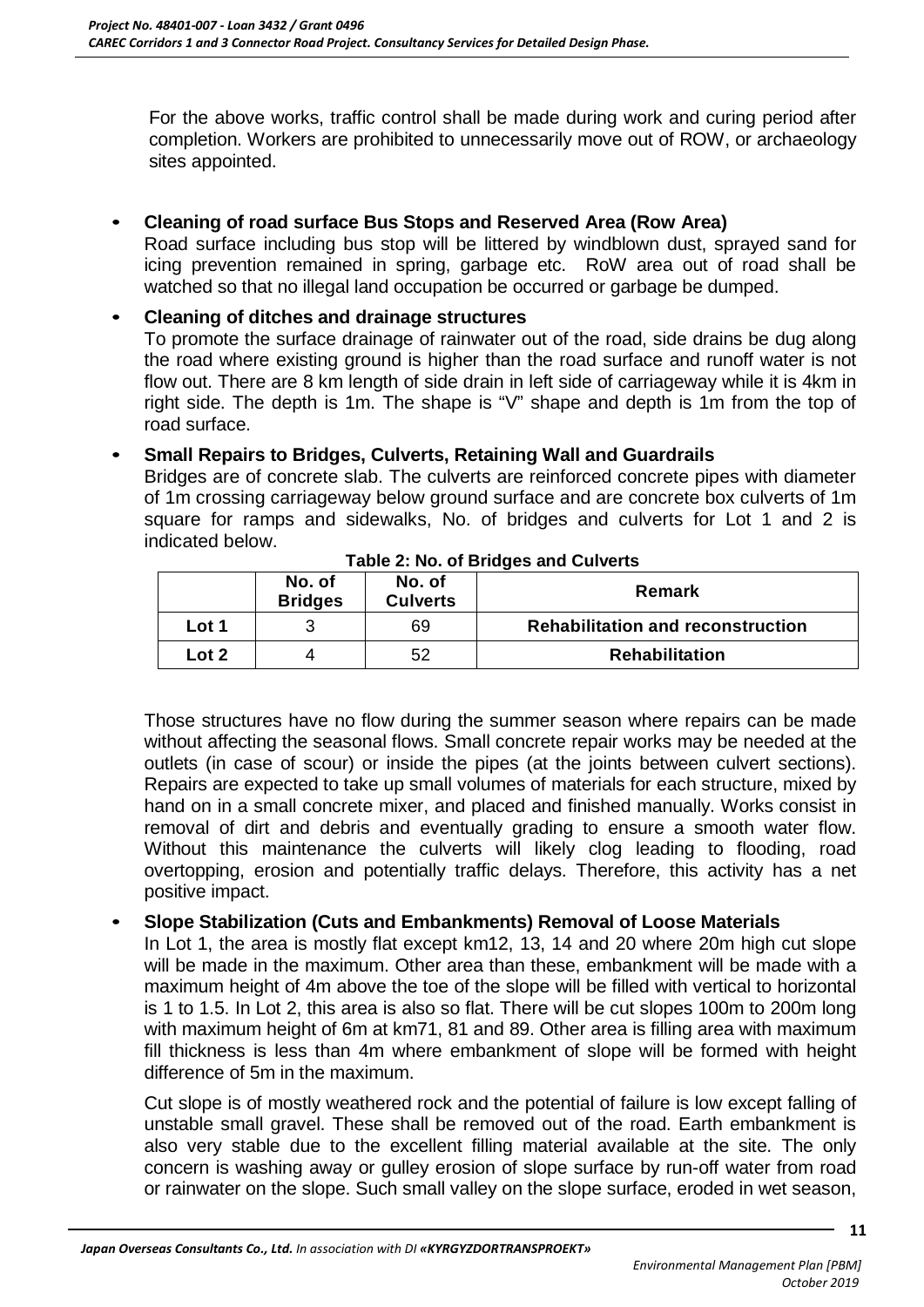shall be back filled by hands /scoop and compacted well in dry season. If the gulley erosion cannot be stopped, some slope surface protection measure, such as installation of gabion wall may be studied.

• **Vegetation control (roadside trees)** Same species shall be replanted if the tree has been dead at the appointed area in the duration between March and October.

#### • **Removal of snow and ice on the surface of carriage way**

When excess snow has been accumulated on the carriageway, such snow shall be pushed aside the carriageway. In addition, sand/salt be sprayed over remained snow layer to prevent slipping of tires or snow icing. Remained sand on the road surface after snow has melt away in the spring shall be cleaned. Use of salt shall be discouraged at agricultural area.

• **Maintenance of traffic signs, road marking, paint for steel member of bridge and street lighting.**

Traffic signs, road markings and street lightning shall be maintained as necessary. Work shall be done under the traffic control

#### • **Traffic Control during PBM Work on Road**

Disturbance to public/ private vehicles may be caused due to the On-Road PBM works. Flag persons to guide smooth traffic and temporary road signs/ guardrails shall be provided

#### • **Protection of archaeological monuments along road**

Along road, archaeological survey is being implemented (august 2019) and, based on the results, new monuments other than described in the present IEE Repots for Lot 1 and Lot 2 will be newly revealed and enclosed by fence or pole connecting with rope as well as old ones.

#### • **Protection of Issyk Kul Ramsar Convention Lake (for Lot 1 only)**

No mitigation measure is required so far the PBM works are done within ROW and wastes are dumped at the formal disposal site.

#### • **Protection of construction workers**

All workers engaged in PBM shall be properly protected by establishing an Occupational, Environmental and Safety (OES) Standard to follow.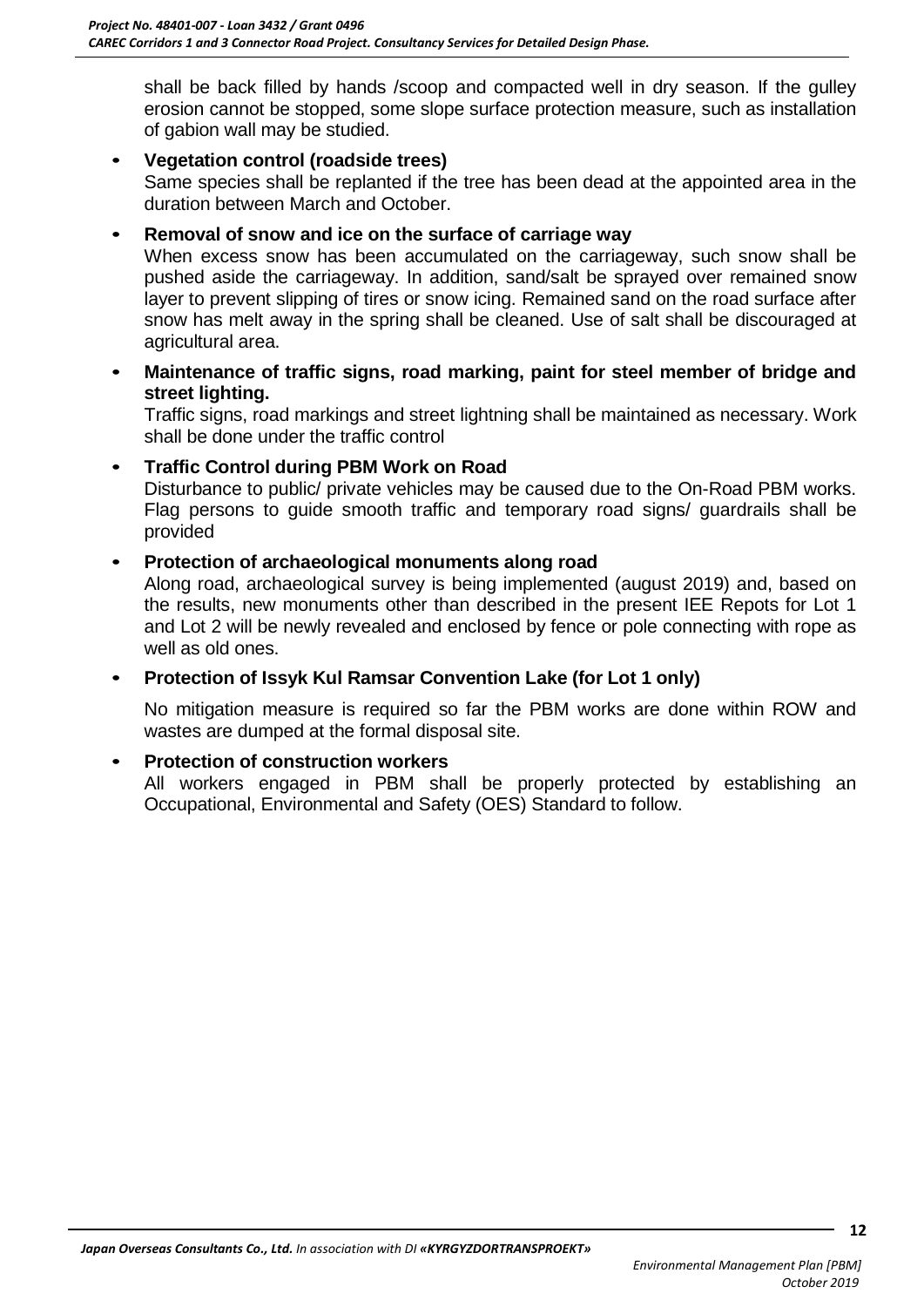## <span id="page-15-0"></span>**5. Environmental Management Plan (EMP)**

The maintenance contract will consist of many small tasks requiring the use of lubricants, and small quantities of hazardous substances such as bitumen and fuels for construction vehicles, and under varying climatic conditions. While there is little chance that negative impacts will result from the maintenance work, a basic Environmental Management Plan has been prepared, defining actions/impacts, mitigative measures and monitoring tasks that the contractor and CSC will need to implement during the 5 years.

It is hoped that the actions defined in the EMP (Table 4), which can be used as a code of environmental practice, will be adopted permanently by whomever continues the road maintenance after the this PBM contract is over.

#### <span id="page-15-1"></span>*5.1 Technical/Legislative Capacity and Enforcement*

While all legal instruments necessary to regulate and enforce environmental safeguards relate to road maintenance are in place both at the national and local levels, they have not been enforced as maintenance was always carried out by Ministry's own staff. One government agency does not enforce requirements in another agency!

The EMP will become a legally binding part of the PBM contract, making enforcement of environmental safeguard requirements easier. As defined by ADB, using the EMP to prepare a compliance-monitoring checklist, an independent specialist will complete a semiannual due diligence audit. This audit report will be submitted to the Project Management Unit for submission to ADB.

Using the EMP's monitoring table and simply replacing the last 2-3 columns with headings such as 'outputs identified' and 'effectiveness of actions', a compliance monitoring checklist matching the EMP and its numbering can be easily prepared.

#### <span id="page-15-2"></span>*5.2 Implementation Arrangements and Timetable*

The EMP is organized into two sections (cross referenced tables), one for mitigation and the second for monitoring. Within that division the impacts, mitigative measures and monitoring actions split into effects or actions likely to occur. Who does what and when has also been defined in the Environmental Monitoring Plan (Table 5).

While IPIG of MOTR will have oversight and management decision responsibility for the project, the CSC will manage the contract and contractor, making sure that the EMP is implemented and will also be completing the mandatory semi-annual monitoring reports.

#### <span id="page-15-3"></span>*5.3 Mitigation and Monitoring Details*

While the actual maintenance tasks such as painting lines on the road or replacing bridge guardrails will generate few negative impacts, it is how the work is carried out by the contractor that could lead to problems. It is for this reason that the implementation section of the EMP focuses on contractor work methods and proper handling and storage of materials and prompt clean up after work has been completed or while unwanted conditions, such as excessive dust have been created. Ten actions, mostly related to contractor good housekeeping practices are defined in detail. The implementation period mitigative and monitoring also address proper contractor liquid and solid waste management, including storage of materials and surface runoff controls.

Construction materials required by the contractor, such as asphalt, bitumen and aggregate, cement and possibly concrete will all be obtained from existing licensed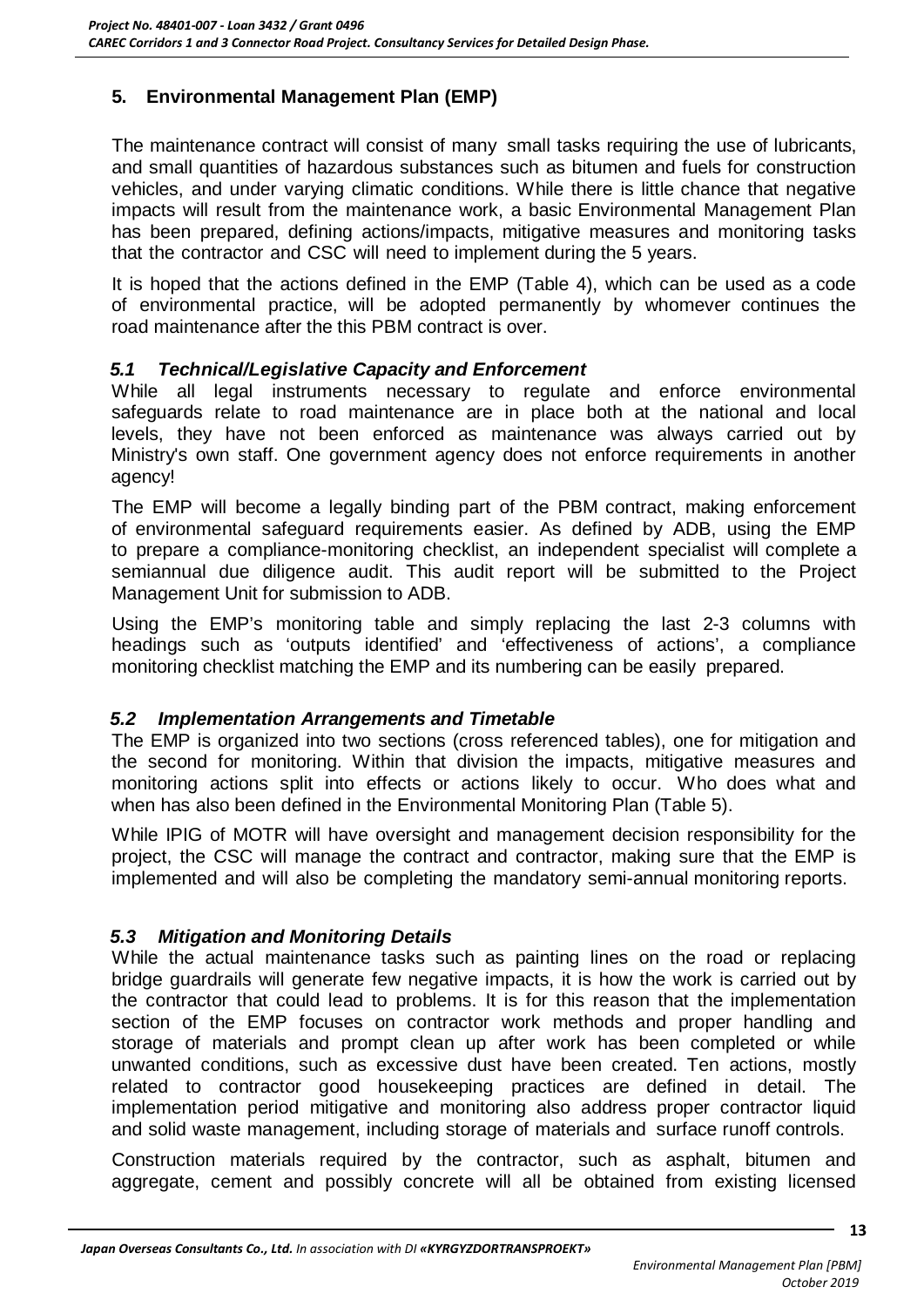operators, thus no action will be needed as these sources are operating within the law. Contractors will be required to provide confirmation that materials suppliers are licensed and operating legally.

The EMP is presented in Table 3 while monitoring plan is shown in Table 4.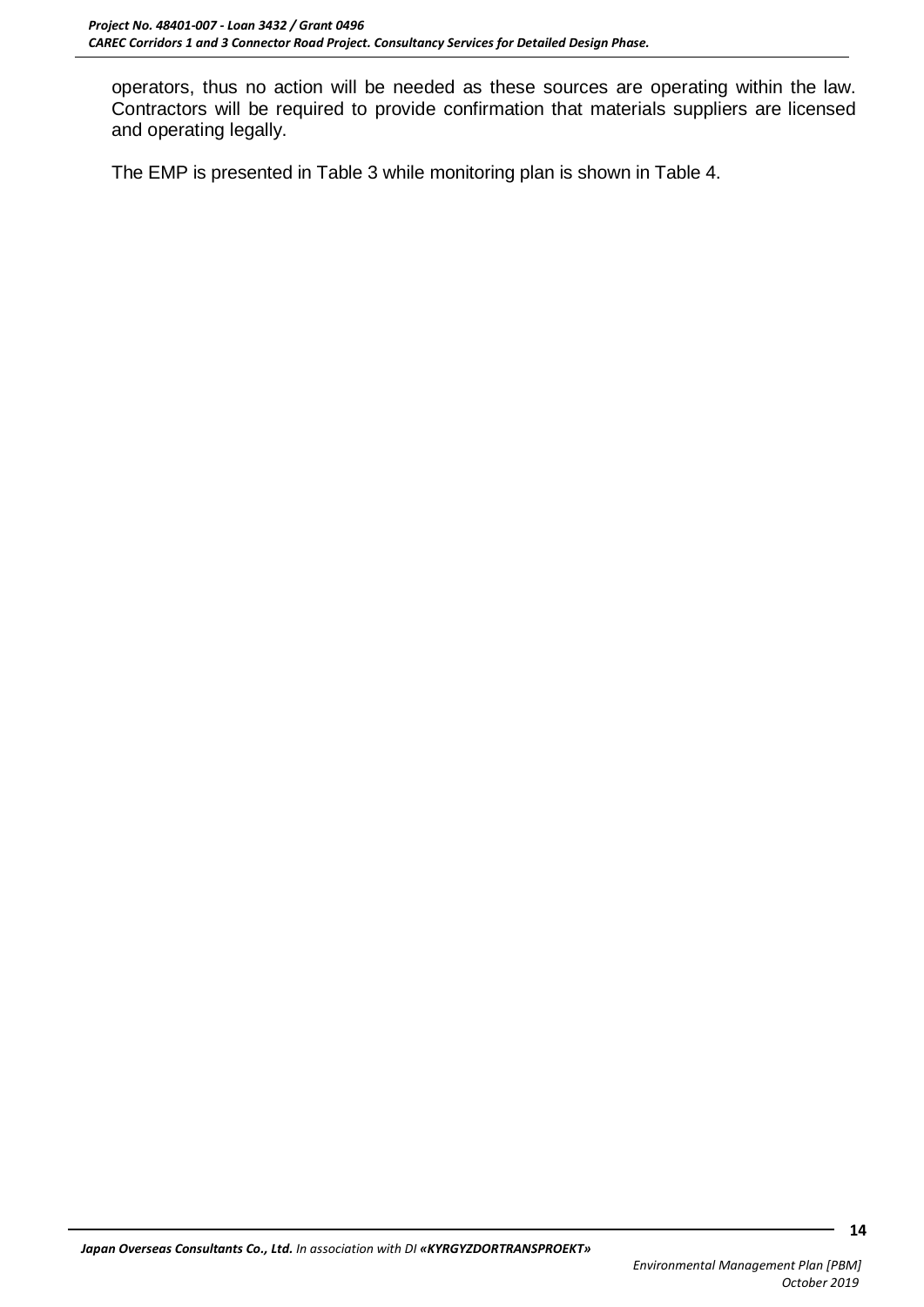<span id="page-17-0"></span>

| $\mathsf{N}^\circ$ | <b>PBM</b> activities                                                                                                          | <b>Environmental impact</b>                                                                                                                                                                                                     | <b>Mitigative Measures</b>                                                                                                                                                                                                                                                                                                                                                                                                                                                                                                                  | <b>Time Frame</b>                                               | Location                                                  | Implementer                                                                                   | <b>Supervisor</b>         |
|--------------------|--------------------------------------------------------------------------------------------------------------------------------|---------------------------------------------------------------------------------------------------------------------------------------------------------------------------------------------------------------------------------|---------------------------------------------------------------------------------------------------------------------------------------------------------------------------------------------------------------------------------------------------------------------------------------------------------------------------------------------------------------------------------------------------------------------------------------------------------------------------------------------------------------------------------------------|-----------------------------------------------------------------|-----------------------------------------------------------|-----------------------------------------------------------------------------------------------|---------------------------|
| $\mathbf{1}$       |                                                                                                                                | <b>Disturbance</b><br>to<br>Archaeological<br>and<br><b>Cultural Sites</b>                                                                                                                                                      | All workers are strictly prohibited not to<br>invade the archaeological monuments.<br>Awareness campaign shall be held<br>before the work                                                                                                                                                                                                                                                                                                                                                                                                   | During the<br>work                                              | Location where<br>archaeological<br>monument are<br>there | Awareness<br>campaign by<br>contractor /CSC<br>/IPIG and<br>watching at site<br>by contractor | <b>IPIG</b><br>/MOTR      |
|                    |                                                                                                                                | Disturbance<br>Issyk<br>Kul<br>Ramsar Lake                                                                                                                                                                                      | Works done within ROW and waste is<br>disposed in<br>predetermined formal<br>dumping site                                                                                                                                                                                                                                                                                                                                                                                                                                                   | At all PBM<br>works                                             | <b>PBM</b><br>working<br>location                         | Contractor                                                                                    | <b>CSC /IPIG</b><br>/MOTR |
|                    | All PBM Works                                                                                                                  | Occupational<br>Workers'<br>and Environmental Health<br>and Safety Problem                                                                                                                                                      | To establish an Occupational and<br>Environmental Health and Safety<br>Standards for all work including<br>emergency plan and provide Personal<br>Safety Equipment to all workers                                                                                                                                                                                                                                                                                                                                                           | after<br>Right<br><b>PBM</b><br>contract<br>awarded             |                                                           | CSC                                                                                           | <b>IPIG</b><br>/MOTR      |
|                    |                                                                                                                                |                                                                                                                                                                                                                                 | To confirm all the workers are protected<br>as per OEHS standard                                                                                                                                                                                                                                                                                                                                                                                                                                                                            | Each<br>time<br>the<br>environment<br>al report be<br>submitted |                                                           |                                                                                               |                           |
| $\overline{2}$     | All PBM activities<br>including<br>vehicle<br>parking on road                                                                  | Disturbance<br>public/<br>to<br>private vehicle traffic                                                                                                                                                                         | Flag persons to guide smooth traffic<br>and temporary road signs/ guardrails<br>shall be provided                                                                                                                                                                                                                                                                                                                                                                                                                                           | At all PBM<br>works                                             | <b>PBM</b><br>working<br>location                         | Contractor                                                                                    | <b>CSC /IPIG</b><br>/MOTR |
| 3                  | Repair of potholes,<br>cracks,<br>surface<br>raveling,<br>rutting,<br>edge<br>drops/<br>adjustment<br>of<br>height differences | Generation of noise, air<br>pollution, vibration and/or<br>pollution<br>by<br>water<br>such<br>equipment<br>as<br>material<br>hauling,<br>road<br>surface<br>scarifying,<br>backfilling,<br>compaction<br>and bitumen spreading | Low level and short duration. No<br>measures is required other than public<br>notification beforehand.<br>Public consultation before start of work<br>is important to ease unnecessary<br>suspicions of local to construction work<br>Use of low emission (noise/ exhausted<br>gas) type equipment without idling and<br>daily maintenance<br>bitumen / concrete<br>Plant producing<br>/gravels shall be chosen that are<br>properly located away from settlements<br>river, facilitated<br>with<br>pollution<br>or<br>prevention equipment | the<br>During<br>work                                           | Location of the<br>work<br><b>Batching plants</b>         | Contractor                                                                                    | <b>CSC /IPIG</b><br>/MOTR |

#### **Table 3: Environmental Management Plan**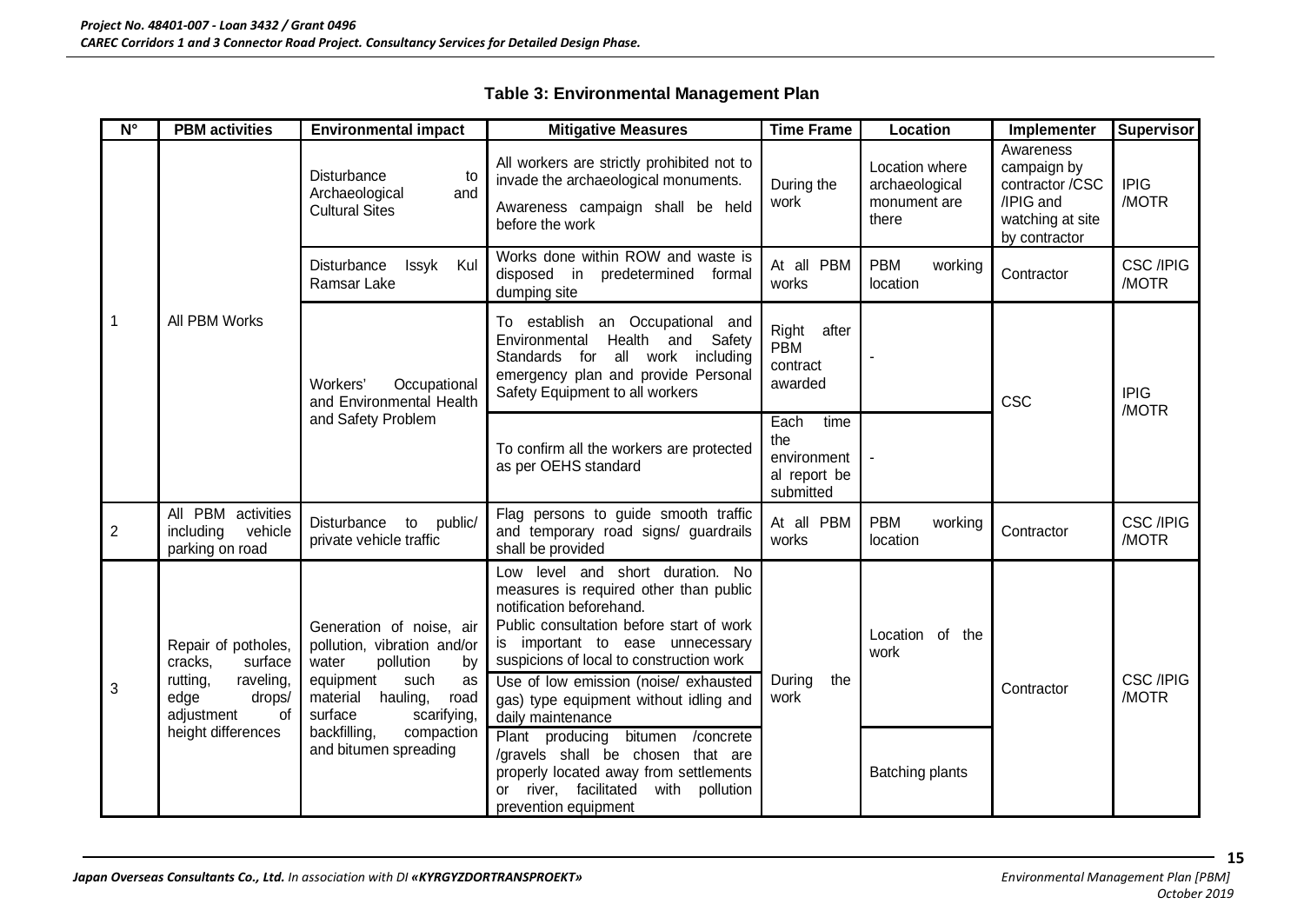| $N^{\circ}$    | <b>PBM</b> activities                                                                                                               | <b>Environmental impact</b>                                                                                                    | <b>Mitigative Measures</b>                                                                                                                                                                                                                       | <b>Time Frame</b>     | Location                                           | Implementer | Supervisor                |
|----------------|-------------------------------------------------------------------------------------------------------------------------------------|--------------------------------------------------------------------------------------------------------------------------------|--------------------------------------------------------------------------------------------------------------------------------------------------------------------------------------------------------------------------------------------------|-----------------------|----------------------------------------------------|-------------|---------------------------|
|                |                                                                                                                                     |                                                                                                                                | Care should be taken not to use excess<br>amount of bitumen as would overflow to<br>other area than road                                                                                                                                         |                       |                                                    |             |                           |
| 4<br>5         | Cleaning of road<br>surface Bus Stops<br>Reserved<br>and<br>Area (Row Area)<br>Cleaning of ditches<br>and<br>drainage<br>structures | Generation of waste                                                                                                            | Waste shall be disposed at proper<br>dumping site                                                                                                                                                                                                | During<br>the<br>work | Location of the<br>work<br>and<br>disposal site    | Contractor  | <b>CSC /IPIG</b><br>/MOTR |
| 6              | Small Repairs to<br>Bridges, Culverts,<br>Retaining Wall and<br><b>Guardrails</b>                                                   | No impact predicted                                                                                                            | No measure required                                                                                                                                                                                                                              |                       |                                                    |             |                           |
| $\overline{7}$ | Slope stabilization<br>(Cuts<br>and<br>embankments)<br>Removal of Loose<br><b>Materials</b>                                         | Collapse /slip of slope                                                                                                        | Slopes, cut or filled, are generally stable<br>without general failure. However, small<br>gully erosion on the slope surface may<br>be suspected in rain season. In such<br>case, gulley shall be backfilled by scoop<br>and compacted manually. | During<br>the<br>work | Location of the<br>work                            | Contractor  | <b>CSC /IPIG</b><br>/MOTR |
|                |                                                                                                                                     | Generation<br>of<br>loose<br>material (waste)                                                                                  | Loose material fallen down from slope<br>shall be disposed at proper dumping<br>site as waste                                                                                                                                                    | During<br>the<br>work | of the<br>Location<br>work<br>and<br>disposal site | Contractor  | <b>CSC /IPIG</b><br>/MOTR |
| 8              | Vegetation control<br>(roadside trees)                                                                                              | Loss of green                                                                                                                  | Same species shall be replanted if the<br>tree has been dead                                                                                                                                                                                     | During the<br>work    | Where respective<br>work to be done                | Contractor  | <b>CSC /IPIG</b><br>/MOTR |
| 9              | Removal of snow<br>and ice on the<br>surface of carriage<br>way                                                                     | Sand and salt used to<br>prevent tire slipping and<br>delaying freezing of snow                                                | Sand on the road shall be washed away<br>into the roadside. Salt should not be<br>used along agricultural field                                                                                                                                  | During the<br>work    | Location of the<br>work                            | Contractor  | <b>CSC /IPIG</b><br>/MOTR |
| 10             | Maintenance<br>of<br>traffic signs, road<br>marking, paint for<br>steel member of<br>bridge and street<br>lighting.                 | Surface<br>water<br>quality<br>degradation by dropping<br>while<br>paint into<br>river<br>of<br>bridge<br>repainting<br>member | Full protection measure shall be taken<br>not to drop chemical paint into river.                                                                                                                                                                 | During the<br>work    | Location of the<br>work                            | Contractor  | <b>CSC /IPIG</b><br>/MOTR |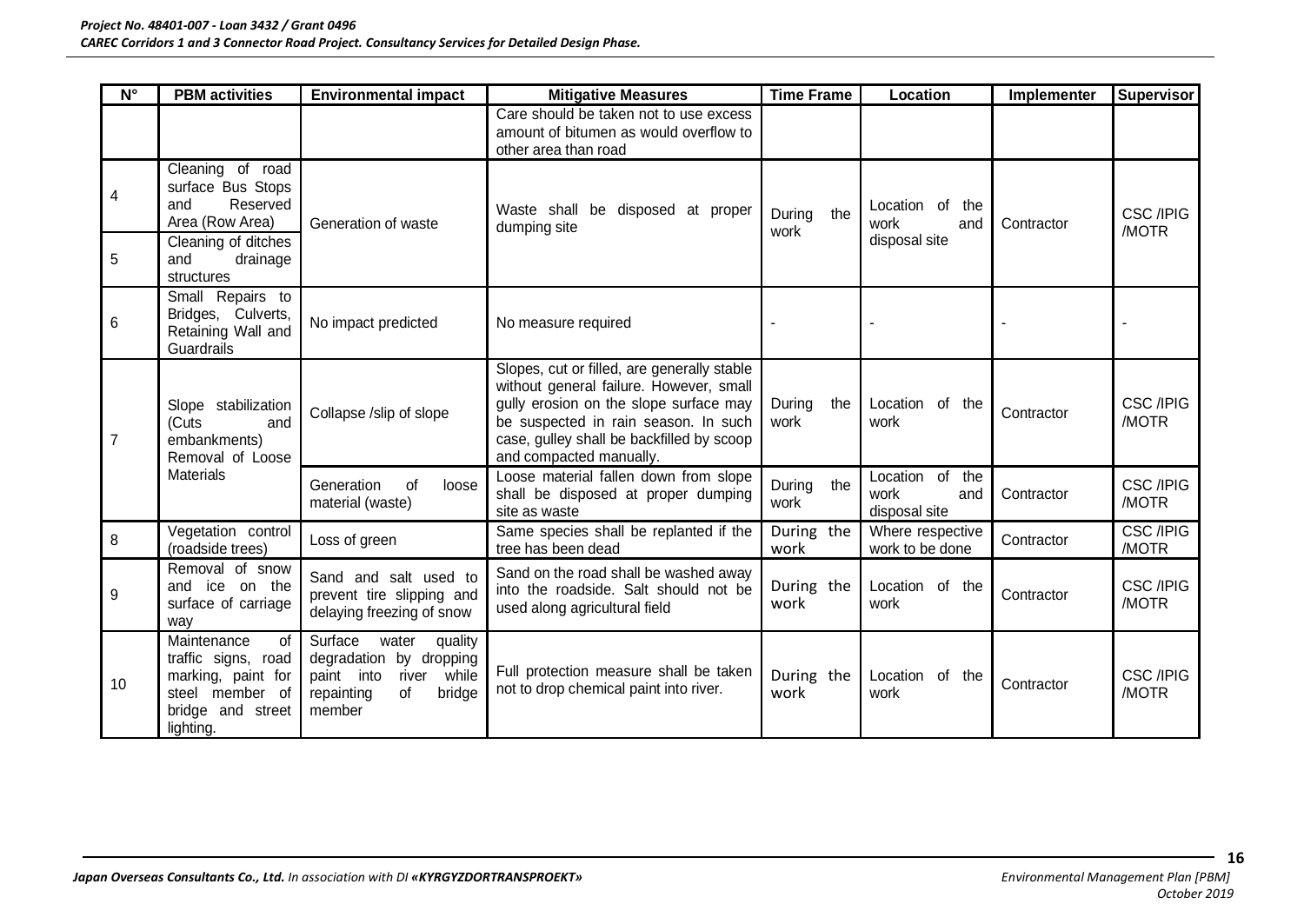#### **Table 4: Environmental Monitoring Plan**

<span id="page-19-0"></span>

| $\overline{\mathsf{N}^{\circ}}$ | <b>Environmental impact</b>                                                                              | <b>Mitigative Measures</b>                                                                                                                                                                                                           | <b>Monitoring</b>                                                                                                                         | <b>Time Frame</b>                                                                                 | Location                                                   | Implementer                                                                        | Supervisor                |
|---------------------------------|----------------------------------------------------------------------------------------------------------|--------------------------------------------------------------------------------------------------------------------------------------------------------------------------------------------------------------------------------------|-------------------------------------------------------------------------------------------------------------------------------------------|---------------------------------------------------------------------------------------------------|------------------------------------------------------------|------------------------------------------------------------------------------------|---------------------------|
|                                 | <b>Disturbance</b><br>to<br>Archaeological<br>and<br><b>Cultural Sites</b>                               | All workers are strictly prohibited<br>not to invade the archaeological<br>monuments                                                                                                                                                 | Attendance at the<br>awareness meeting and<br>watching of workers at<br>the site                                                          | Awareness<br>meeting shall be<br>done before<br>work and<br>workers be<br>watched not to<br>do so | Location where<br>archaeological<br>monuments<br>are there | Contractor and<br>CSC at<br>awareness<br>meeting and<br>contractor at<br>each site | <b>CSC IPIG</b><br>/MOTR  |
| $\mathbf{1}$                    | Disturbance Issyk Kul<br>Ramsar Lake                                                                     | within ROW<br><b>Works</b><br>done<br>and<br>disposed<br>waste<br>is<br>in<br>predetermined formal dumping site                                                                                                                      | Watching<br>workers<br>if<br>would go side of ROW<br>and waste is dumped at<br>proper disposal site                                       | All<br><b>PBM</b><br>working time                                                                 | PBM working<br>location                                    |                                                                                    |                           |
|                                 | Occupational<br>Workers'<br>Environmental<br>and<br>Health<br>and<br>Safety<br>Problem                   | To establish an Occupational and<br>Environmental Health and Safety<br>Standards for all work including<br>emergency plan and provide<br>Personal Safety Equipment to all<br>workers                                                 | Review<br>of<br><b>OEHS</b><br>before<br>proposal<br>construction start and<br>environmental<br>monitoring<br>report<br>submitted monthly | Right after PBM<br>contract<br>awarded<br>and<br>monthly                                          |                                                            | Contractor                                                                         | <b>CSC /IPIG</b><br>/MOTR |
| $\overline{2}$                  | Disturbance<br>to public<br>/private vehicles traffic                                                    | Flag persons to guide smooth<br>traffic and temporary road signs/<br>guardrails shall be provided                                                                                                                                    | Watching                                                                                                                                  | <b>PBM</b><br>All<br>working time                                                                 | PBM working<br>location                                    | Contractor                                                                         | <b>CSC /IPIG</b><br>/MOTR |
| 3                               | Generation of noise, air<br>pollution,<br>vibration<br>and/or water pollution by<br>equipment<br>such as | Low level and short duration. No<br>measure is required other than<br>public consultation beforehand.<br>Public consultation before start of<br>work is important to ease<br>unnecessary suspicions of local to<br>construction work | Attendance<br>at<br>public<br>notification                                                                                                | During the work                                                                                   | Working<br>location                                        | Contractor                                                                         | <b>CSC /IPIG</b><br>/MOTR |
|                                 | material hauling, road<br>surface<br>scarifying,<br>backfilling,<br>compaction<br>and bitumen spreading  | $Use$ of<br>(noise/<br>low emission<br>exhausted gas) type equipment<br>without<br>idling<br>daily<br>and<br>maintenance                                                                                                             | Inspection of equipment                                                                                                                   | <b>Before</b><br>and<br><b>PBM</b><br>during<br>work                                              | of<br>Depo<br>contractor<br>and working<br>location        | <b>CSC</b>                                                                         | <b>IPIG</b>               |
|                                 |                                                                                                          | Plant producing bitumen /concrete<br>/gravels shall be chosen that are<br>located<br>properly<br>away from<br>settlements or river, facilitated with                                                                                 | Inspect if the plan is<br>properly equipped                                                                                               | Before start of<br>work                                                                           | Batching<br>plants                                         |                                                                                    | /MOTR                     |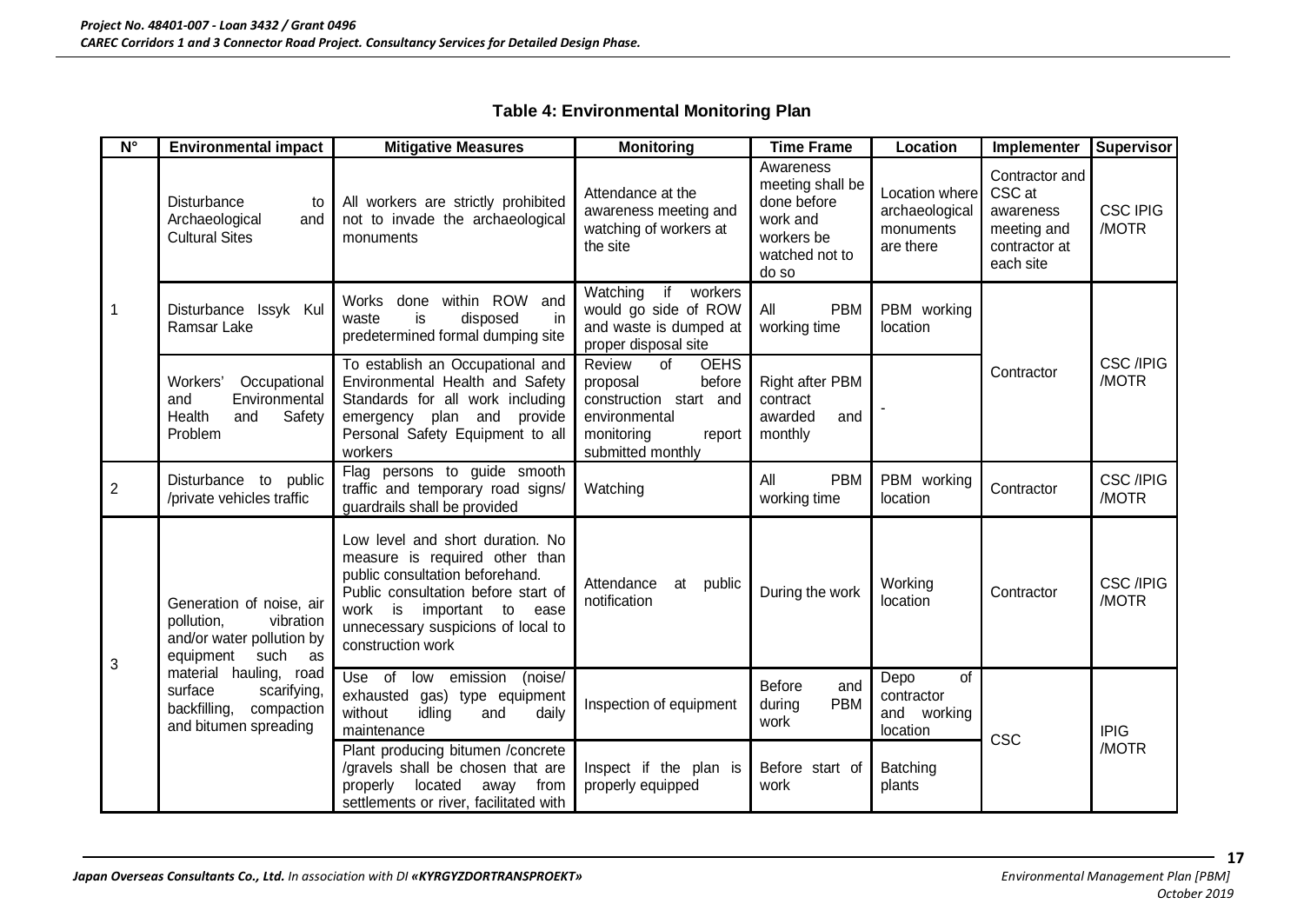| $N^{\circ}$    | <b>Environmental impact</b>                                                                                        | <b>Mitigative Measures</b>                                                                                                                                                                                                                                | <b>Monitoring</b>   | <b>Time Frame</b>     | Location                                       | Implementer | <b>Supervisor</b>         |
|----------------|--------------------------------------------------------------------------------------------------------------------|-----------------------------------------------------------------------------------------------------------------------------------------------------------------------------------------------------------------------------------------------------------|---------------------|-----------------------|------------------------------------------------|-------------|---------------------------|
|                |                                                                                                                    | pollution prevention equipment                                                                                                                                                                                                                            |                     |                       |                                                |             |                           |
|                |                                                                                                                    | Care should be taken not to use<br>excess amount of bitumen as<br>would overflow to other area than<br>road                                                                                                                                               | Watching            | During the work       | Location<br>of<br>work                         | Contractor  | <b>CSC /IPIG</b><br>/MOTR |
| 4 & 5          | Generation of waste                                                                                                | Waste shall be disposed at proper<br>dumping site                                                                                                                                                                                                         | Watching            | During the work       | Location<br>of<br>work<br>and<br>disposal site | Contractor  | <b>CSC /IPIG</b><br>/MOTR |
| 6              | Small<br>Repairs<br>to<br>Culverts,<br>Bridges,<br>Retaining<br>Wall<br>and<br>Guardrails                          | No impact predicted                                                                                                                                                                                                                                       | No measure required |                       |                                                |             |                           |
| $\overline{7}$ | Collapse /slip of slope                                                                                            | Slopes, cut or filled, are generally<br>stable without general failure.<br>However, small gully erosion on<br>slope surface may<br>be<br>the<br>suspected in rain season. In such<br>case, gulley shall be backfilled by<br>scoop and compacted manually. | Inspection          | Before the work       | Location<br>0f<br>work                         | <b>CSC</b>  | <b>IPIG</b><br>/MOTR      |
|                | Generation<br>of<br>loose<br>material (waste)                                                                      | Loose material fallen down from<br>slope shall be disposed at proper<br>dumping site as waste                                                                                                                                                             | Watching            | During the work       | Location<br>of<br>work<br>and<br>disposal site | Contractor  | <b>CSC /IPIG</b><br>/MOTR |
| 8              | Loss of green                                                                                                      | Same species shall be replanted if<br>the tree has been dead                                                                                                                                                                                              | Watching            | During the work       | Location<br>οf<br>work                         | Contractor  | <b>CSC /IPIG</b><br>/MOTR |
| 9              | Sand and salt used to<br>prevent tire slipping and<br>delaying ice freezing                                        | Sand on the road shall be washed<br>away into the roadside. Salt should<br>not be used along agricultural field                                                                                                                                           | Watching            | During<br>the<br>work | Where<br>excessive<br>sand<br>be<br>remained   | Contractor  | <b>CSC /IPIG</b><br>/MOTR |
| 10             | Surface water quality<br>degradation by dropping<br>paint into river while<br>repainting<br>of<br>bridge<br>member | Full protection measure shall be<br>taken not to drop chemical paint<br>into river.                                                                                                                                                                       | Watching            | During the work       | Location<br>οf<br>work                         | Contractor  | <b>CSC /IPIG</b><br>/MOTR |